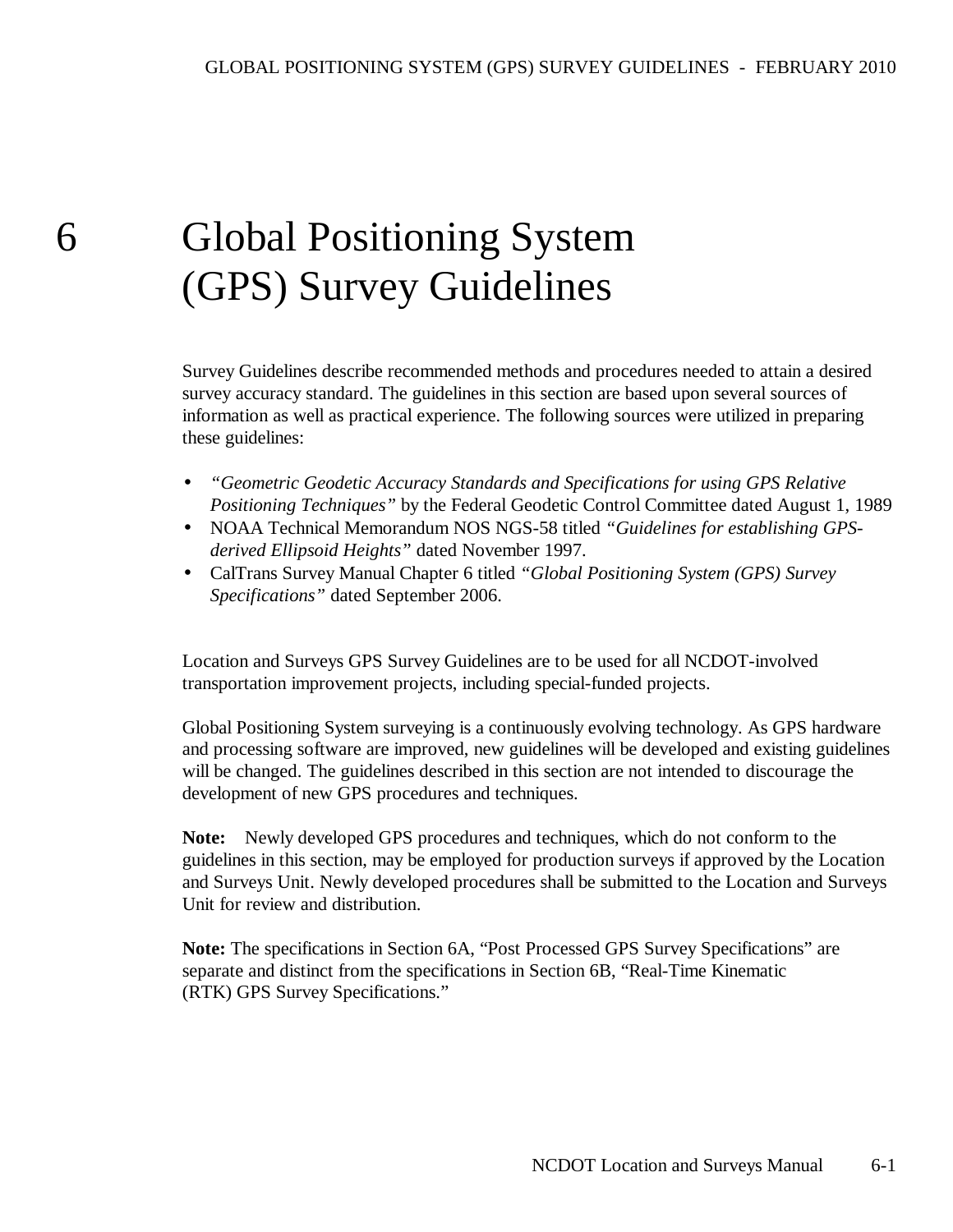# **6A Post Processed GPS Survey Specifications**

# **6A.1 Methods**

#### **6A.1-1 Static GPS Surveys**

 Static GPS survey procedures allow various systematic errors to be resolved when high accuracy positioning is required. Static procedures are used to measure baselines between stationary GPS receivers by recording data over an extended period of time during which the satellite geometry changes. This procedure should be applied for all occupations requiring horizontal accuracy of greater than 1:100,000.

#### **6A.1-2 Fast-static GPS Surveys**

 Fast-static GPS surveys are similar to static GPS surveys, but with shorter observation periods. Fast-static GPS survey procedures require more advanced equipment and data reduction techniques than static GPS methods. Typically, the fast-static GPS method should not be used for requiring horizontal accuracy greater than 1: 100,000.

#### **6A.1-3 Kinematic GPS Surveys**

 Kinematic GPS surveys make use of two or more GPS receivers. At least one receiver is set up over a known (reference) point and remains stationary, while another (rover) receiver is moved from point to point. All baselines are measured from the reference receiver to the roving receiver. Kinematic GPS surveys can be either continuous or stop and go." Stop and go station observation periods are of short duration, typically under two minutes. Kinematic GPS surveys are employed where third-order or lower accuracy standards are applicable.

#### **6A.1-4 OPUS GPS Surveys**

 The NGS On-line Positioning User Service (OPUS) allows users to submit individual GPS unit data files directly to NGS for automatic processing. Each data file that is submitted is processed with respect to 3 CORS sites. For small standalone projects it is acceptable to use NGS's Online User Positioning Service (OPUS) in conjunction with other techniques to establish initial control.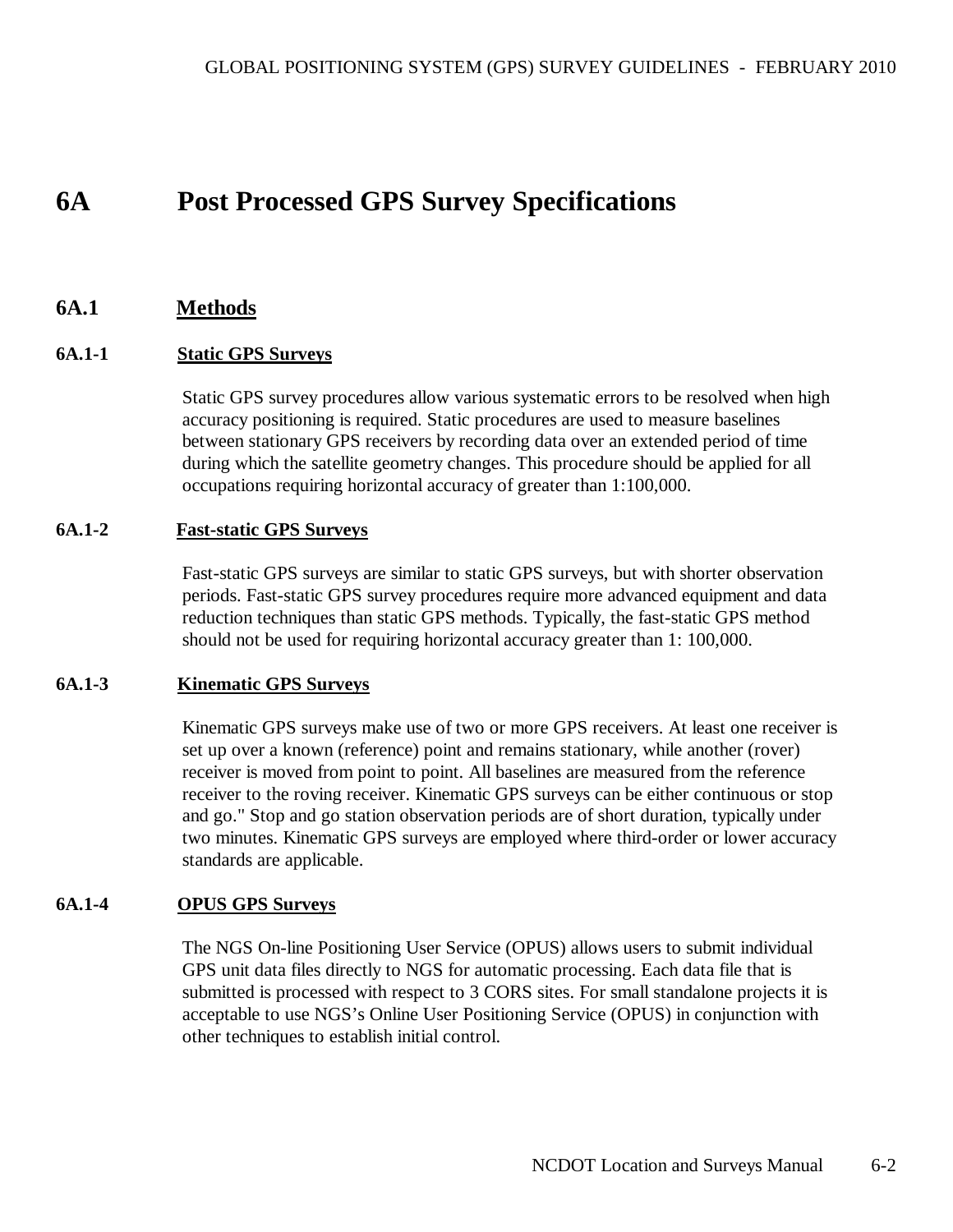# **6A.2 Equipment**

Post processed GPS surveying equipment generally consists of two major components: the receiver and the antenna.

# **6A. 2-1 Receiver Requirements**

First-order, second-order, and third-order post processed GPS surveys require GPS receivers that are capable of recording data. When performing specific types of GPS surveys (i.e. static, fast-static, and kinematic), receivers and software shall be suitable for the specific survey as specified by the manufacturer. Dual frequency receivers shall be used for observing baselines over 9 miles in length. During periods of intense solar activity, dual frequency receivers shall be used for observing baselines over 6 miles in length.

# **6A.2-2 Antennas**

Whenever feasible, all antennas used for a project should be identical. For vertical control surveys, identical antennas shall be used unless software is available to accommodate the use of different antennas. For first-order and second-order horizontal surveys, antennas with a ground plane attached shall be used, and the antennas shall be mounted on a tripod or a stable supporting tower. When tripods or towers are used, optical plummets or collimators are required to ensure accurate centering over marks. Fixed height tripods are required for third-order or better vertical surveys. The use of range poles and/or stake-out poles to support GPS antennas should only be employed for third-order horizontal and general-order surveys.

#### **6A.2-3 Miscellaneous Equipment Requirements**

All equipment must be properly maintained and regularly checked for accuracy. Errors due to poorly maintained equipment must be eliminated to ensure valid survey results. Level vials, optical plummets, and collimators shall be calibrated at the beginning and end of each GPS survey. If the duration of the survey exceeds a week, these calibrations shall be repeated weekly for the duration of the survey.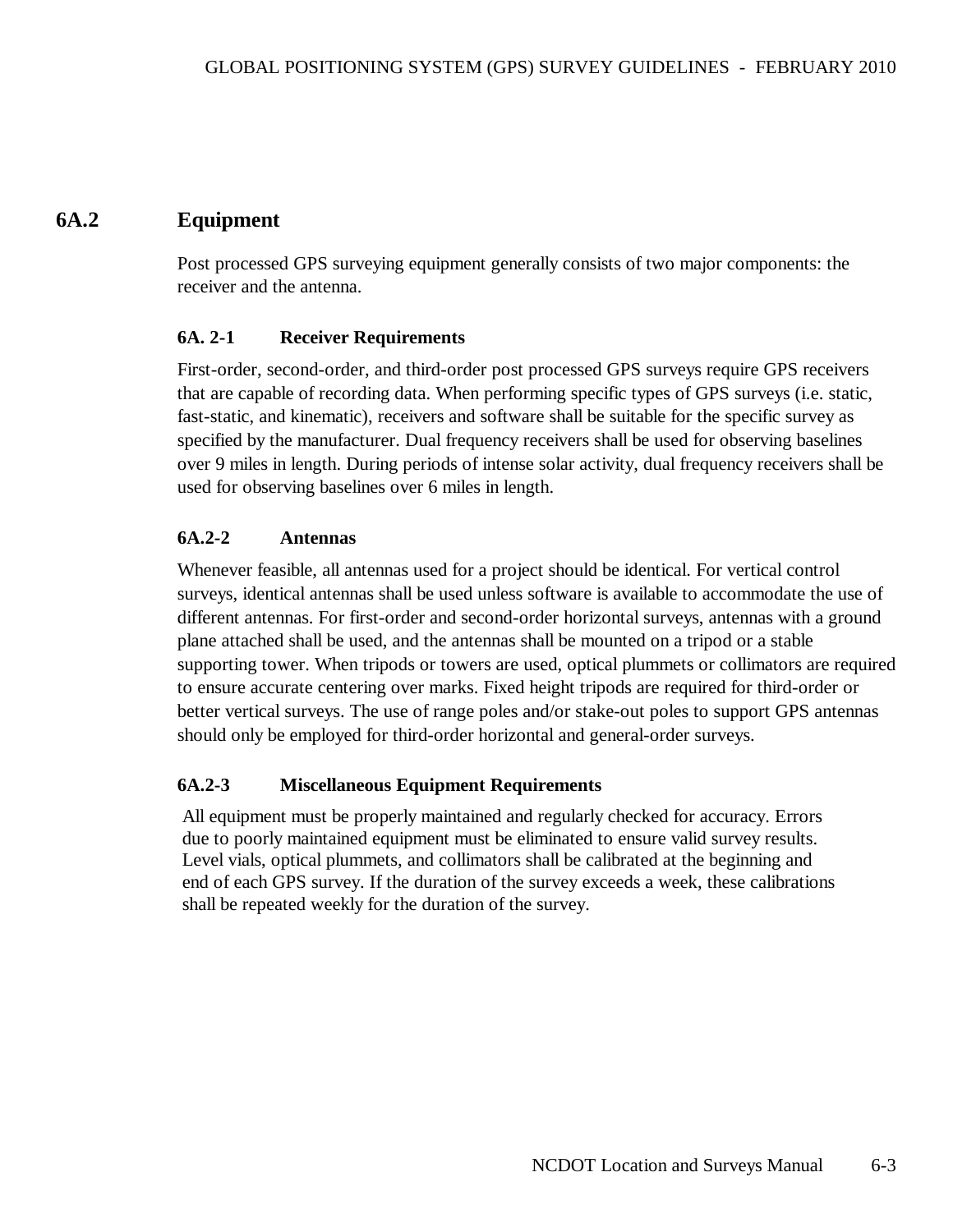# **6A.3 General GPS Survey Guidelines**

#### **6A.3-1 Network Design**

#### **Baselines (Vectors)**

 Baselines are developed by processing data collected simultaneously by GPS receivers at each end of a line. For each observation session, there is one less independent (non-trivial) baseline than the number of receivers collecting data simultaneously during the session. Notice in Figure 6-1 that three receivers placed on stations 1, 2, and 3 for Session "A" yield two independent baselines and one dependent (trivial) baseline. Magnitude (distance) and direction for dependent baselines are obtained by separate processing, but use the same data used to compute the independent baselines. Therefore, the errors are correlated. Dependent baselines are not to be used to compute or adjust the position of points.



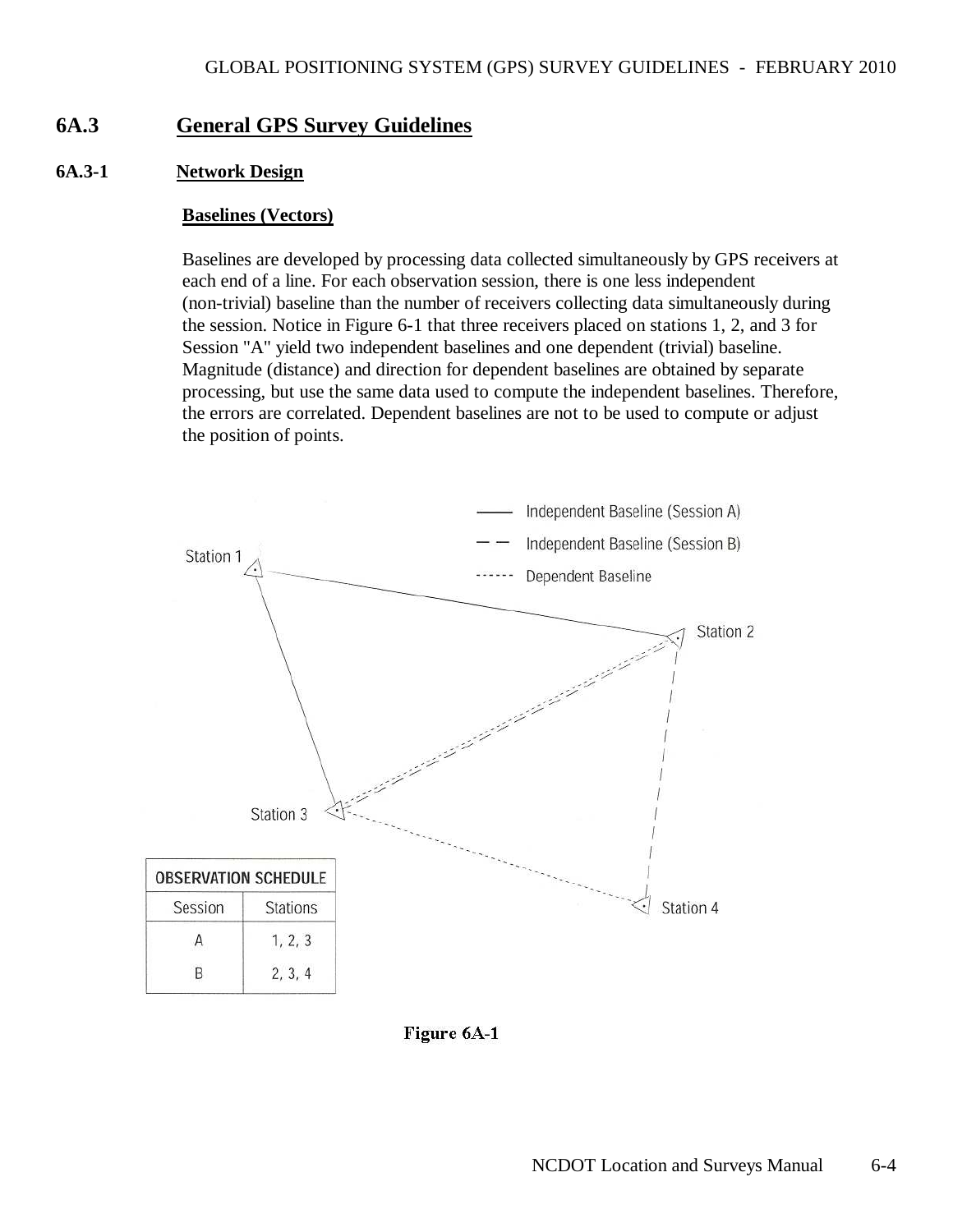# **Loops**

 A loop is defined as a series of at least three independent, connecting baselines which start and end at the same station. Each loop must have at least one baseline in common with another loop. Each loop must contain baselines collected from a minimum of two sessions.

# **Control Networks**

 Networks should only contain closed loops. Each station in a network must be connected ,with at least two different independent baselines. Avoid connecting stations to a network by multiple baselines to only one other network station. First-order and second-order GPS control networks should consist of a series of interconnecting, closed loop, geometric figures.

# **Redundancy**

 First-order, second-order, and third-order GPS control networks are designed with sufficient redundancy to detect and isolate blunders and/or systematic errors. Redundancy of network design is achieved by:

- Connecting each network station with at least two independent baselines
- Series of interconnecting, closed loops
- Repeat baseline measurements

 Refer to table 6A-1 for the maximum number of baselines per loop, the number of required repeat independent baseline measurements, and least squares network adjustment guidelines.

 Any GPS survey that lacks sufficient network or station redundancy to detect misclosures in an unconstrained (free) least squares network adjustment must be considered a general order GPS survey.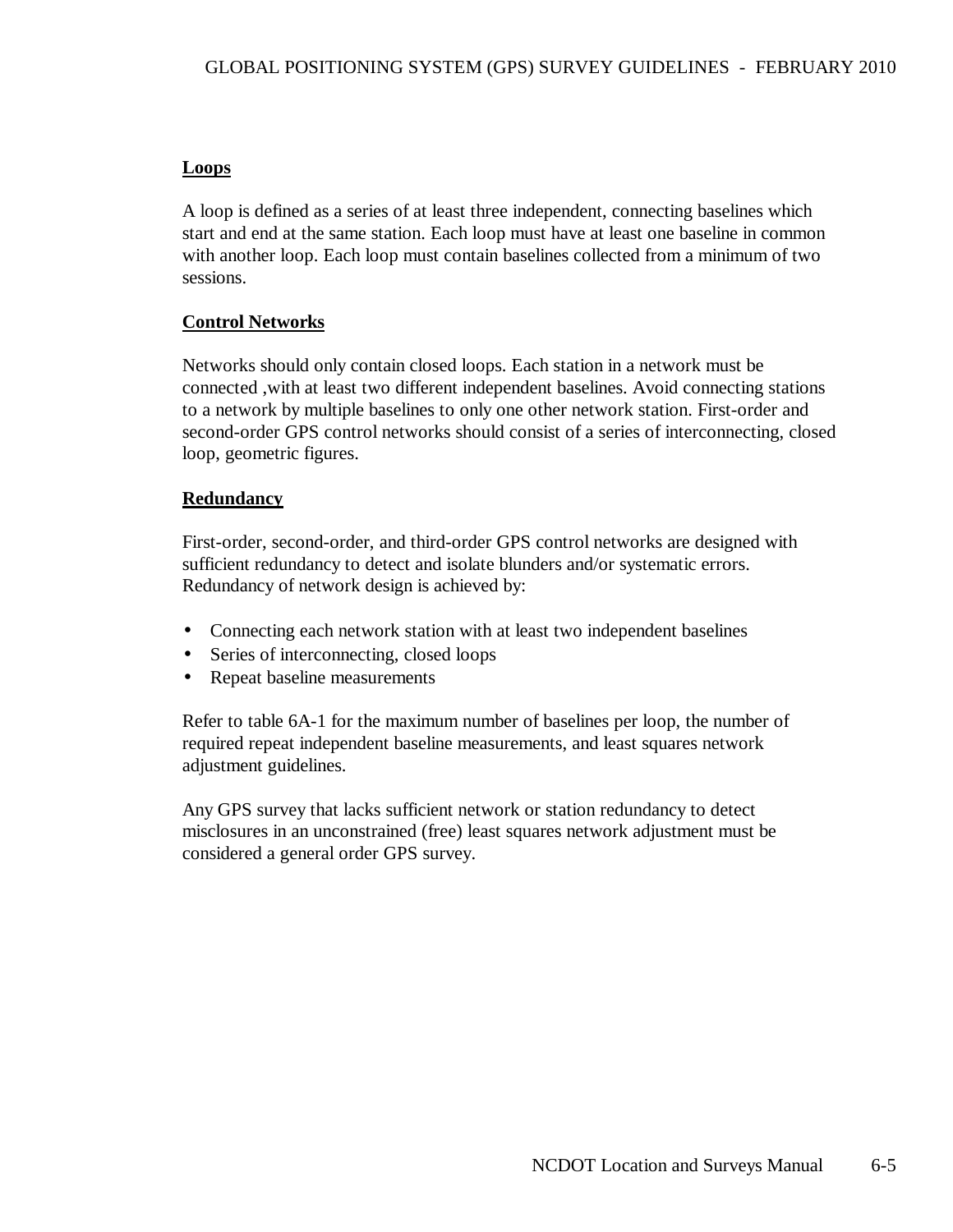# **Reference Stations**

 The reference (controlling) stations for a GPS survey must meet the following requirements:

- Same or higher order of accuracy as that intended for the project
- All included in, or adjusted to, the High Accuracy Reference Network (HARN) with coordinate values that are current and meet reference network accuracy standards
- The Horizontal Datum for the HARN network is NAD 1983/NSRS 2007 and the Vertical Datum is NAVD88. Although these will be the preferred datums, it may be necessary to use existing monumentation with an earlier datum in order to keep consistency with previously controlled Projects or with Standalone Projects such as Bridge jobs. It will be the responsibility of the Location and Surveys Unit to determine the datum(s) to be utilized on a case by case basis.
- Evenly spaced throughout the survey project and in a manner that no project station is outside the area encompassed by the exterior reference stations

Refer to table 6A-1 for the number of controlling stations, and distances between stations.

# **Adjacent Station Rule (20 Percent Rule)**

 For first-order and second-order GPS surveys, an independent baseline should be measured between points that are closer than 20 percent of the total distance between those points traced along existing or new connections. For example, in Figure 6A-2, if the distance between Station 5 and Station 1 is less than 20 percent of the distance between Station 1 and Station 3 plus the distance between Station 3 and Station 5, an independent baseline should be measured between Station 1 and Station 5. If the application of the adjacent station rule is not practical, an explanation should be included in the survey notes and/or project report.

Direct connections should also be made between adjacent intervisible stations.



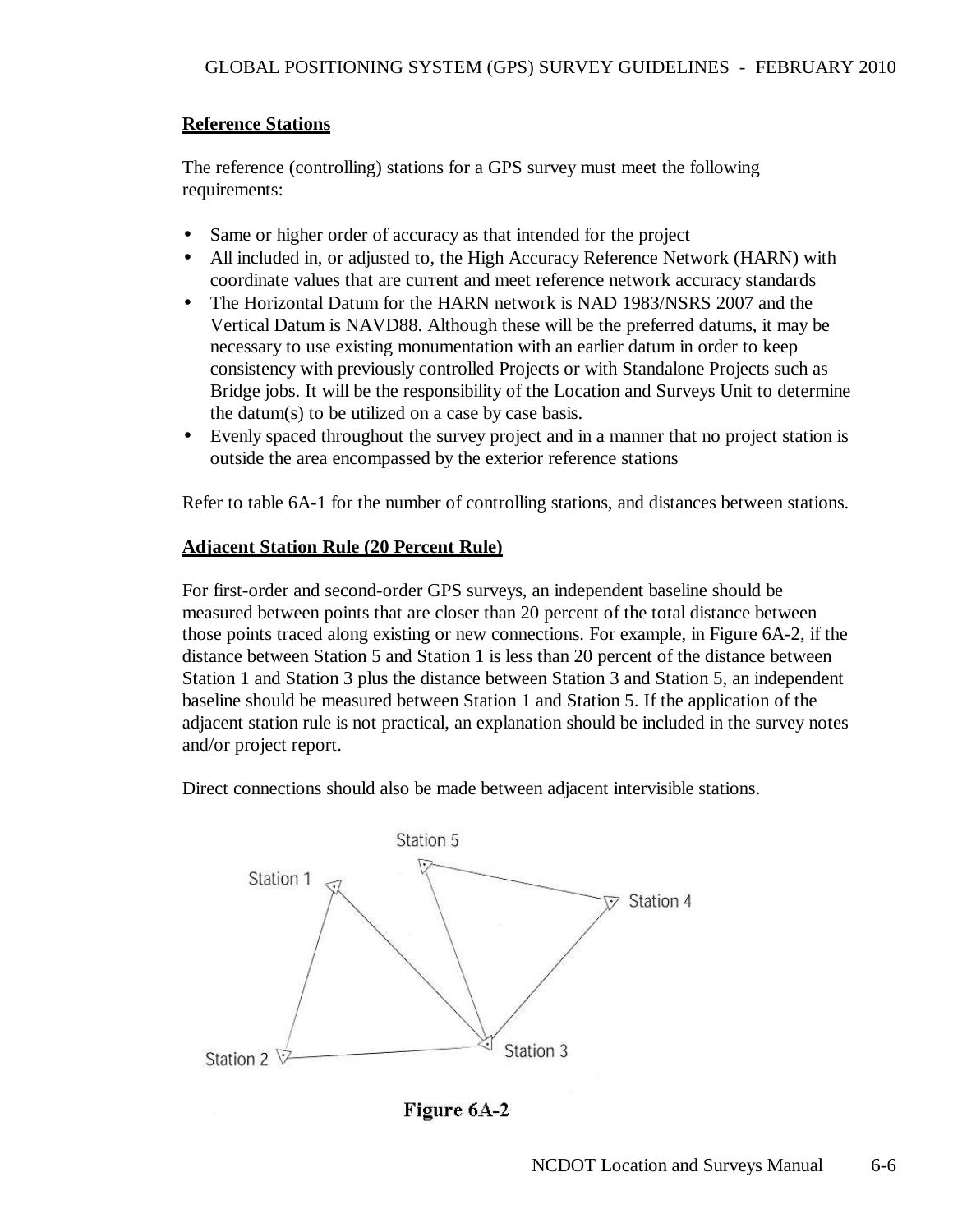### **6A.3-2 Satellite Geometry**

Satellite geometry factors which must be considered when planning a GPS survey are:

- Number of satellites available
- Minimum elevation angle for satellites (elevation mask)
- Obstructions limiting satellite visibility
- Position Dilution of Precision (PDOP)

Refer to table 6A-1 for specific requirements.

#### **6A.3-3 Field Procedures**

#### **Reconnaissance**

 Proper field reconnaissance is essential to the execution of efficient, effective GPS surveys. Reconnaissance should include:

- Station setting or recovery
- Checks for obstructions and multipath potential
- Preparation of station descriptions (monument description, to-reach descriptions for azimuth pairs, etc.)
- Development of a realistic observation schedule

#### **Station Site Selection**

 The most important factor for determining GPS station location is the project's requirements (needs). After project requirements, consideration must be given to the following limitations of GPS:

- Stations should be situated in locations that are relatively free from horizontal obstructions. In general, a clear view of the sky is required. Satellite signals do not penetrate metal, buildings, or trees and are susceptible to signal delay errors when passing through leaves, glass, plastic and other materials.
- Locations near strong radio transmissions should be avoided because radio frequency transmitters, including cellular phone equipment, may disturb satellite signal reception.
- Avoid locating stations near large flat surfaces such as buildings, large signs, fences, etc., as satellite signals may be reflected off these surfaces causing multipath errors.

With proper planning, some obstructions near a GPS station may be acceptable. For example, station occupation times may be extended to compensate for obstructions.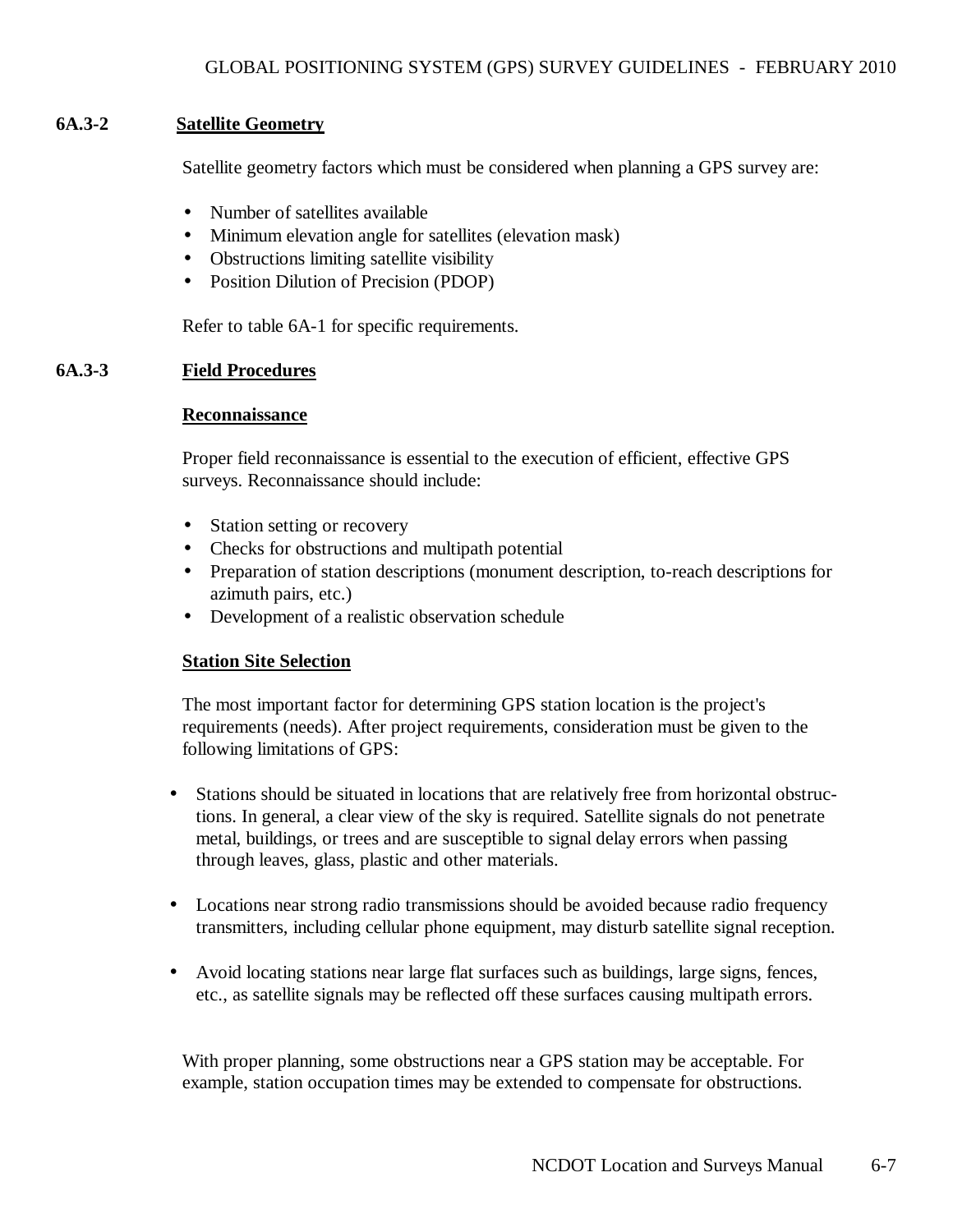# **Weather Conditions**

 Generally weather conditions do not affect GPS survey procedures with the following exceptions:

- GPS observations should never be conducted during electrical storms.
- Significant changes in weather or unusual weather conditions should be noted in the observation log (field notes). Horizontal GPS surveys should generally be avoided during periods of significant weather changes. Vertical GPS surveys should not be attempted during these periods.

#### **Antenna Height Measurements**

 Blunders in antenna height measurements are the most common source of error in GPS surveys because all GPS surveys are three dimensional whether the vertical component will be used or not. Antenna height measurements determine the height from the survey monument mark to the phase center of the GPS antenna. With the exception of fixed-height tripods and permanently mounted GPS antennas, independent antenna heights should be measured in both feet and meters at the beginning and end of each observation session. A height hook or slant rod shall be used to make these measurements. All antenna height measurements should be recorded and entered in the receiver data file. Antenna height measurements in both feet and meters should check to within  $+/-$  3 mm.

 When a station is occupied during two or more observation sessions back to back, the antenna/tripod should be broken down, reset, and replumbed between sessions.

 When adjustable antenna staffs are used (e.g., kinematic surveys), they must be adjusted so that the body of the person holding the staff does not act as an obstruction. The antenna height for staffs in extended positions must be checked continually throughout each day.

 When fixed-height tripods are used, verify the height of the tripod and components (antenna) at the beginning of the project.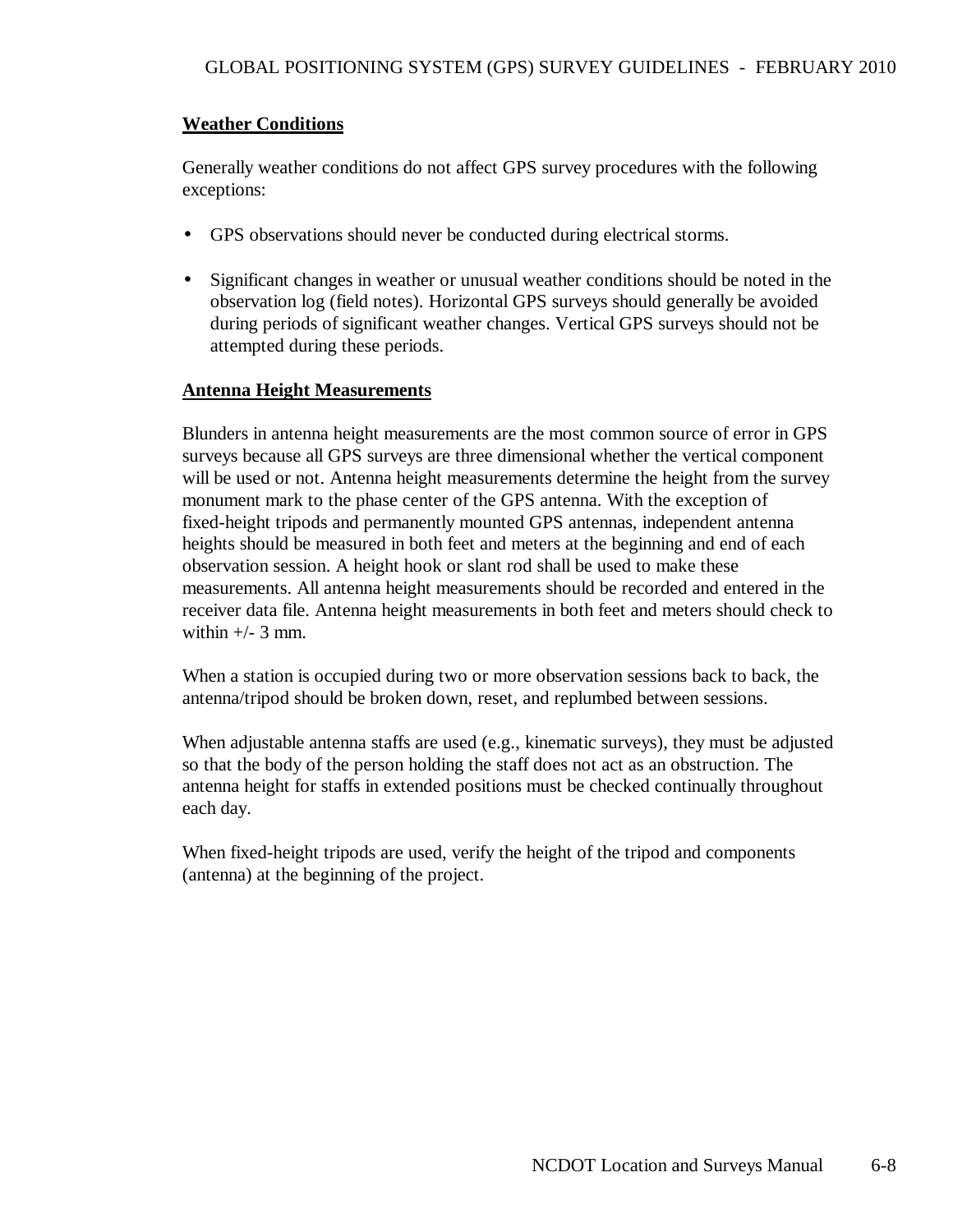# **Documentation**

The final GPS survey project report should include the following information:

- ♦ The existing control monuments used in the transfer
- An explanation of how adjustments were performed
- ♦ A printout of the Initial Analysis Worksheet as produced from the most current version of GPSPrj.XLT
- ◆ Project Sketch Map
- ♦ A listing of map projection transformation
- $\triangle$  A listing of loop closures
- ♦ Location sketches and descriptions of all azimuth control pairs on control data sheets to include their X,Y,Z coordinate values, scale factor and GEOID separation
- ♦ GPS vector map as required by North Carolina Administrative Code, Title 21, Chapter 56, Section .1607
- ♦ An electronic MS-Excel spreadsheet file with all Project data utilizing the most current version of GPSPrj.XLT.

# **6A.3-4 Office Procedures**

# **General**

 For Primary GPS Control surveys, raw GPS observation (tracking) data must be collected and post processed for results and analysis. Post processing and analysis are required for first-order and second-order GPS surveys. The primary post processed results that are analyzed are:

- ♦ Baseline processing results
- ♦ Loop closures
- ♦ Repeat baseline differences
- ♦ Results from least squares network adjustments

 Post processing software must be capable of producing relative-position coordinates and corresponding statistics which can be used in a three-dimensional least squares network adjustment. This software should also allow analysis of loop closures and repeat baseline observations.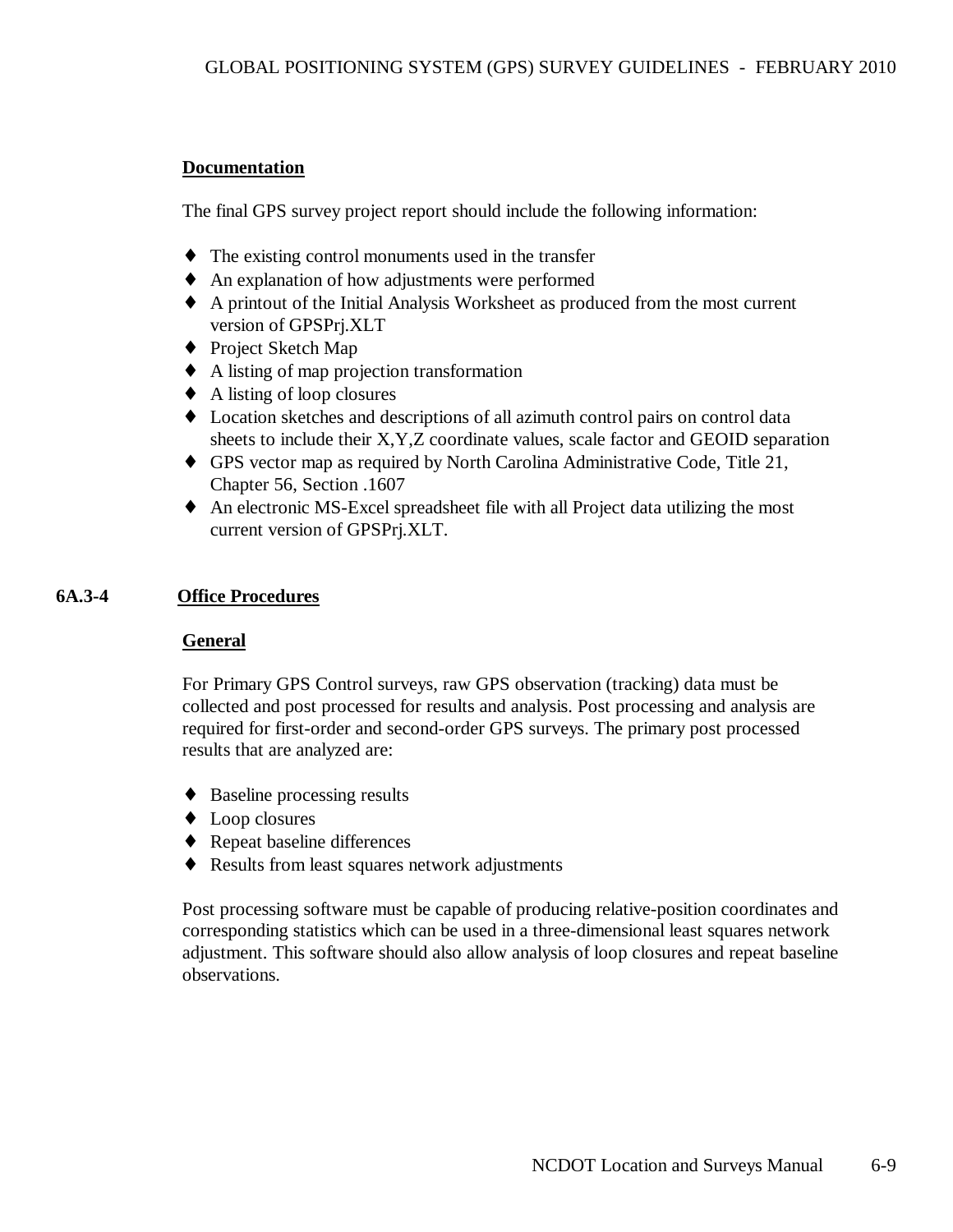### **Loop Closure and Repeat Baseline Analysis**

 Loop closures and differences in repeat baseline measurements are computed to check for blunders and to obtain initial estimates of the internal consistency of the GPS network. Tabulate and include loop closures and the differences in repeat baseline measurements in the project documentation. Failure of a baseline in a loop closure does not automatically mean that the baseline in question should be rejected but is an indication that a portion of the network requires additional analysis.

#### **Least Squares Network Adjustment**

 An unconstrained (free) adjustment is performed, after blunders are removed from the network, to verify the baseline measurements of the network. After a satisfactory standard deviation of unit weight is achieved using realistic a priori error estimates, a constrained adjustment is performed.

 The constrained network adjustment fixes the coordinates of the known control points, thereby adjusting the network to the datum of the control points. A consistent control reference network (datum) must be used for the constrained adjustment.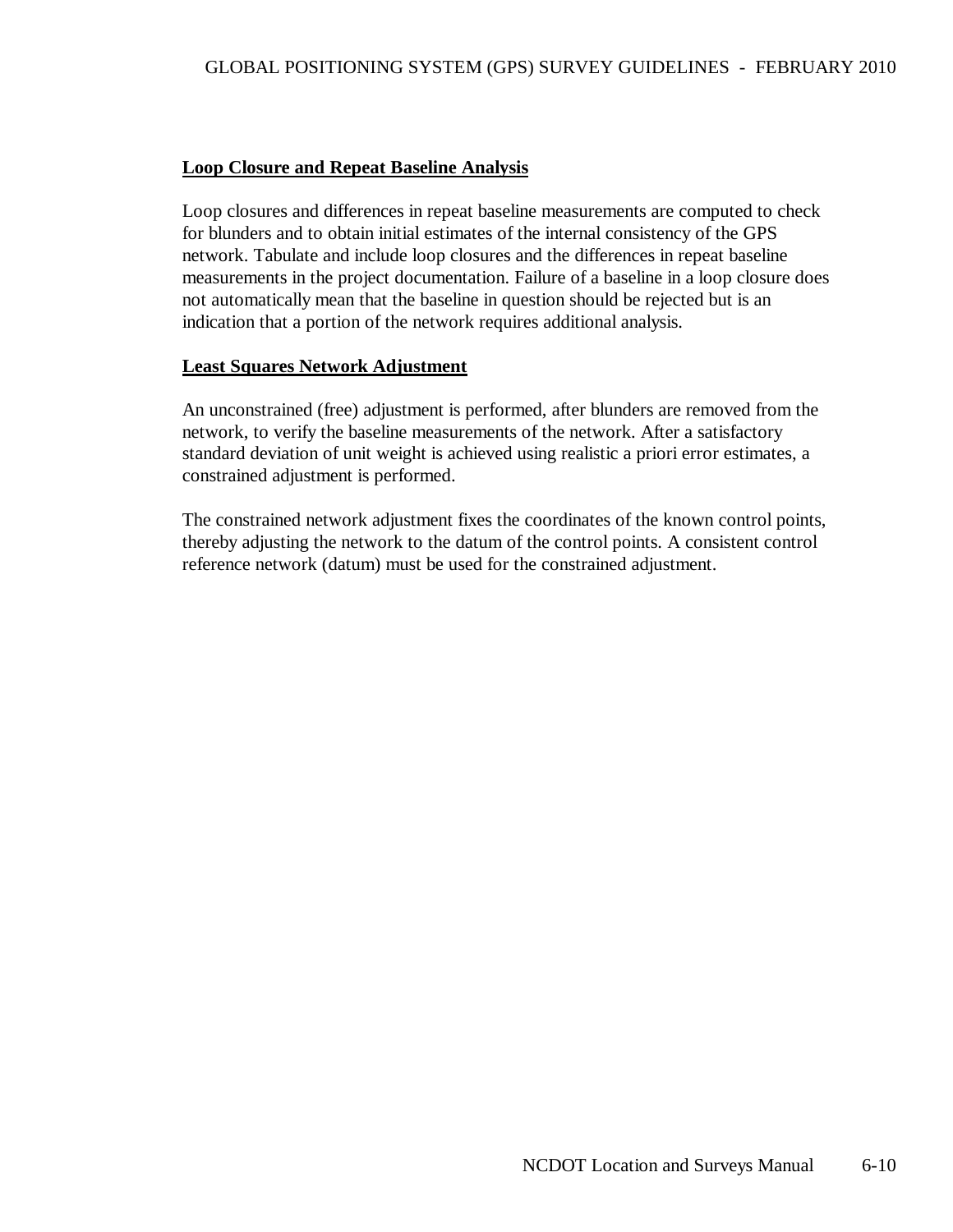# **6A-4 Primary GPS Control Surveys**

#### **6A.4-1 Applications**

 Primary GPS Control Surveys are utilized for the following typical Location and Surveys survey operations:

Supplemental control for engineering and construction surveys

 Project Controls for Baselines Photogrammetry control

#### **6A.4-2 Guidelines**

#### **Methods**

- ♦ Static
- ♦ Fast-static

 Table 6A-1 lists the guidelines for Primary GPS Control using Static, Fast-static GPS procedures.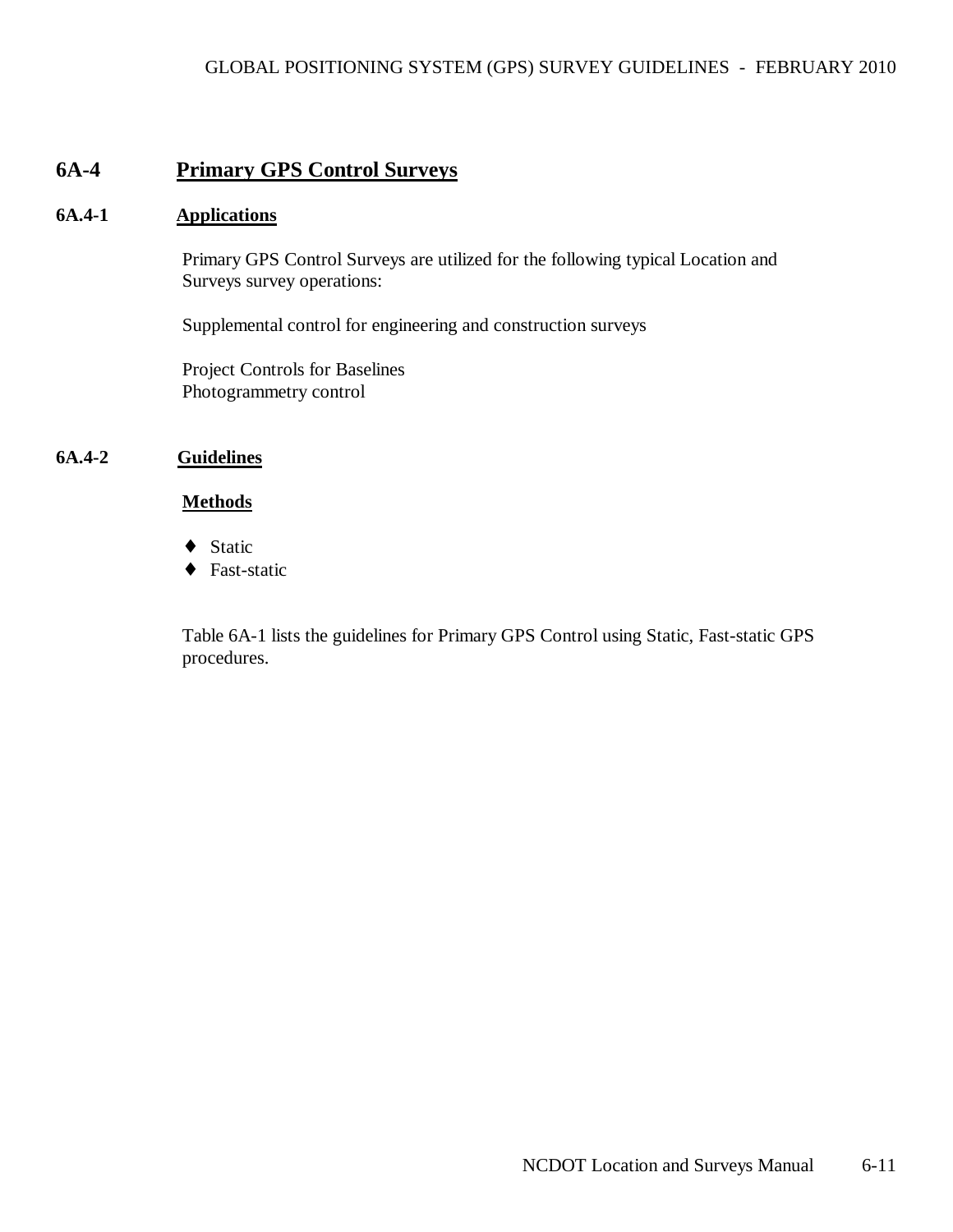#### **6A.4-3 Geoid Modeling**

 Because of distortions in vertical control networks and systematic errors in geoid height models, results can be difficult to validate; however, results comparable to those obtained using differential leveling techniques are obtainable.

 GPS-derived orthometric heights (elevations) are compiled from ellipsoid heights (determined by GPS observations) and modeled geoid heights (using an acceptable geoid height model such as Geoid03). See Figure 6A-3



Figure 6A-3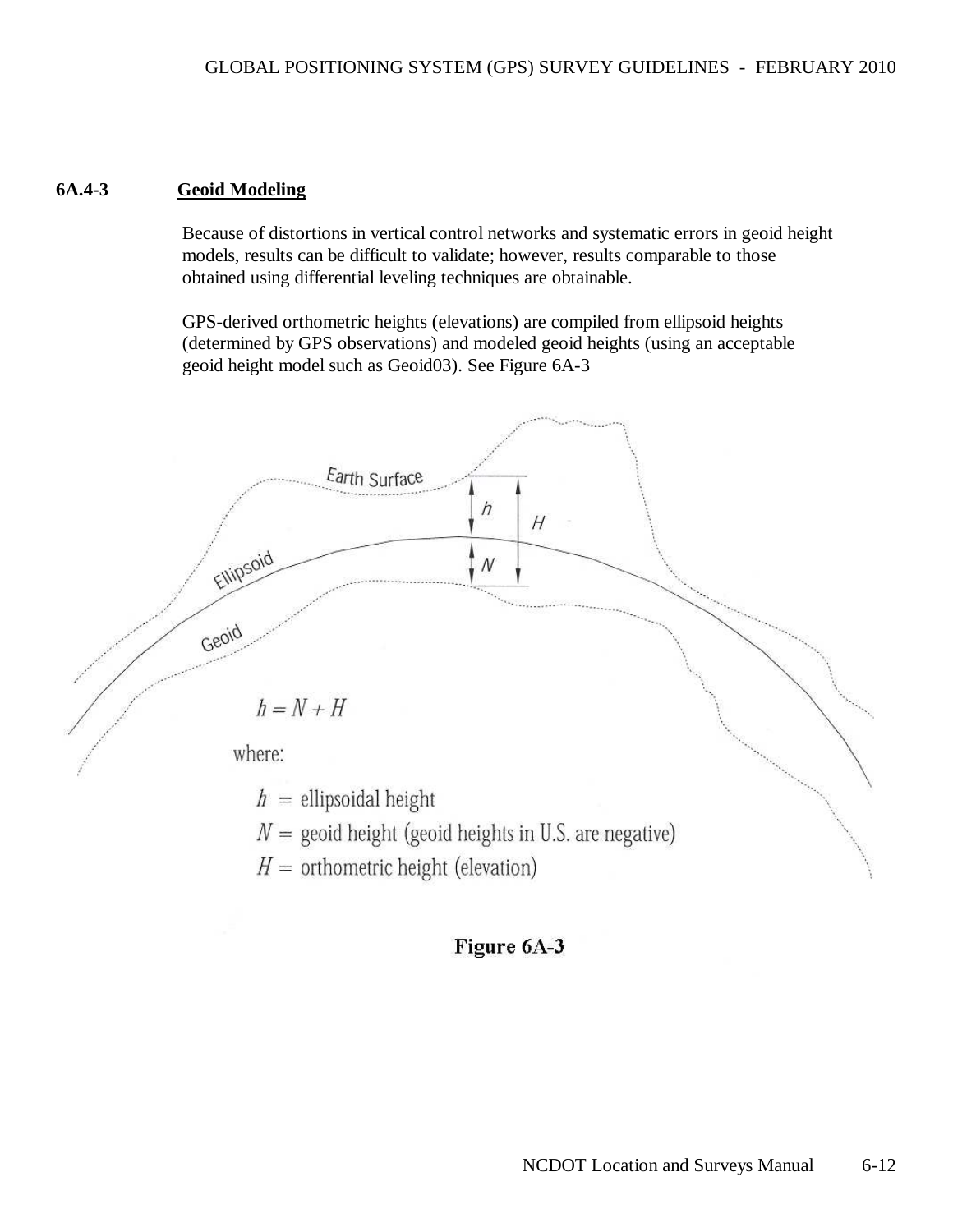| <b>Specification</b>                                                                                                                                                                  | <b>Static</b>                           | <b>Fast-Static</b>                      |
|---------------------------------------------------------------------------------------------------------------------------------------------------------------------------------------|-----------------------------------------|-----------------------------------------|
| <b>General</b>                                                                                                                                                                        |                                         |                                         |
| Minimum number of reference stations for the project                                                                                                                                  | <b>3 HARN or CORS</b>                   | 3 HARN or CORS                          |
| Location of horizontal control stations (relative to center<br>of project); minimum number of "quadrants," not less<br>than                                                           | 3                                       | 3                                       |
| Minimum number of vertical control stations<br>(benchmarks) for the project                                                                                                           | 4                                       | $\overline{4}$                          |
| Location of vertical control stations (relative to center of<br>project); minimum number of "quadrants," not less than                                                                | 4                                       | 4                                       |
| Maximum distance between the survey project boundary<br>and network control stations                                                                                                  | 30 miles (50 km)                        | 30 miles (50 km)                        |
| Minimum percentage of all baselines contained in a loop                                                                                                                               | 100%                                    | 100%                                    |
| Direct connection between survey points which are less<br>than 20 percent of the distance between those points<br>traced along existing or new connections (adjacent station<br>rule) | Yes                                     | Yes                                     |
| Minimum percentage of repeat independent baseline<br>measurements                                                                                                                     | 5%                                      | 5%                                      |
| Minimum number of independent occupations per station                                                                                                                                 | 100% (2 times)<br>10% (3 or more times) | 100% (2 times)<br>10% (3 or more times) |
| Direct connection between intervisible azimuth pairs                                                                                                                                  | Yes                                     | Yes                                     |
| <b>Field</b>                                                                                                                                                                          |                                         |                                         |
| Dual frequency GPS receivers required                                                                                                                                                 | Yes                                     | Yes                                     |
| Maximum PDOP during station occupation                                                                                                                                                | 6                                       | 6                                       |
| Minimum observation time on station 1-6 km                                                                                                                                            | 30 minutes                              | 15 minutes                              |
| Minimum observation time on station 6-10 km                                                                                                                                           | 30 minutes                              | 20 minutes                              |
| Minimum observation time on station 10-15 km                                                                                                                                          | 30 minutes                              | 30 minutes                              |
| Minimum observation time on station $>15$ km                                                                                                                                          | 1 hour                                  | 1 hour                                  |

# **Table 6A-1 GPS Control Survey Guidelines**

*\* Relative to the existing vertical control*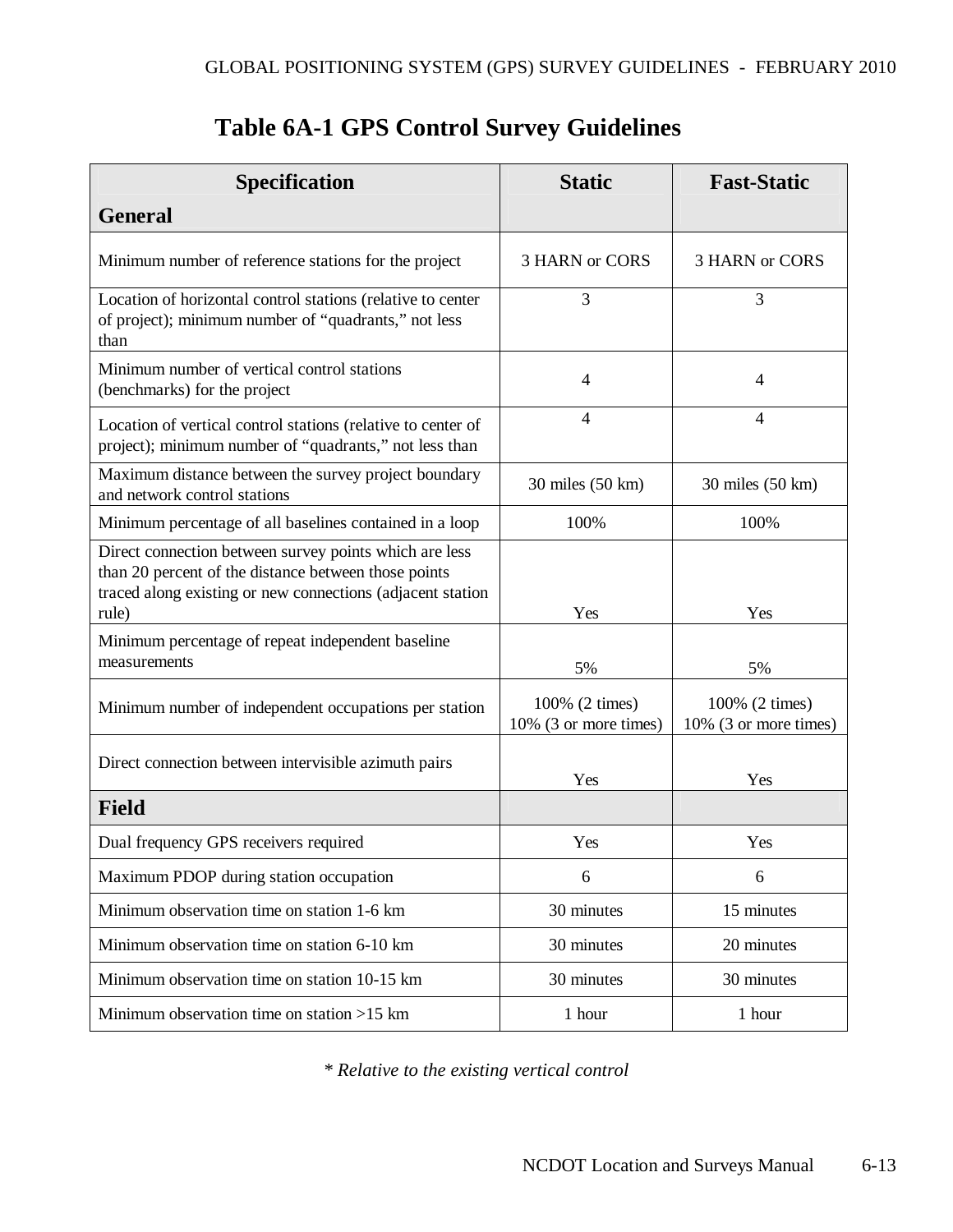| <b>Specification</b>                                                                                         | <b>Static</b>                                                                     | <b>Fast-Static</b>                                                                |
|--------------------------------------------------------------------------------------------------------------|-----------------------------------------------------------------------------------|-----------------------------------------------------------------------------------|
| <b>Field</b>                                                                                                 |                                                                                   |                                                                                   |
| Minimum number of satellites observed simultaneously<br>at all stations                                      | 5                                                                                 | 5                                                                                 |
| Maximum epoch interval for data sampling                                                                     | 15 seconds                                                                        | 5 seconds                                                                         |
| Minimum time between repeat station observations                                                             | 20 minutes                                                                        | 20 minutes                                                                        |
| Minimum satellite mask angle above the horizon                                                               | 10 degrees                                                                        | 10 degrees                                                                        |
| Fixed height antenna tripod required                                                                         | Yes                                                                               | Yes                                                                               |
| <b>Specification</b>                                                                                         | <b>Static</b>                                                                     | <b>Fast-Static</b>                                                                |
| <b>Office</b>                                                                                                |                                                                                   |                                                                                   |
| Fixed integer solution required for all baselines                                                            | Yes                                                                               | Yes                                                                               |
| Ephemeris                                                                                                    | Precise                                                                           | Precise                                                                           |
| Initial position: maximum 3-d position error for the<br>initial station in any baseline solution.            | 33 feet (10 m)                                                                    | 33 feet (10 m)                                                                    |
| Loop closure analysis, maximum number of baselines<br>per loop                                               | 8                                                                                 | 8                                                                                 |
| Maximum loop length                                                                                          | 47 miles (75 km)                                                                  | 47 miles (75 km)                                                                  |
| Maximum misclosure per loop, in terms of loop length                                                         | $10$ ppm                                                                          | $10$ ppm                                                                          |
| Maximum misclosure per loop in any one component<br>$(x,y,z)$ not to exceed                                  | $0.17$ feet $(0.050 \text{ m})$                                                   | $0.17$ feet $(0.050 \text{ m})$                                                   |
| Repeat baseline length not to exceed                                                                         | 6 miles (10 km)                                                                   | $6$ miles $(10 \text{ km})$                                                       |
| Repeat baseline difference in any one component $(x,y,z)$<br>not to exceed                                   | 10 ppm                                                                            | 10 ppm                                                                            |
| Maximum length misclosure allowed for a baseline in a<br>properly-weighted, least squares network adjustment | 10 ppm                                                                            | 10 ppm                                                                            |
| Maximum allowable residual in any one component<br>$(x,y,z)$ in a properly-weighted, least squares network   | $0.10$ feet $(0.030 \text{ m})$                                                   | $0.10$ feet $(0.030 \text{ m})$                                                   |
| Maximum ellipsoid height difference for repeat baselines                                                     | $0.07$ feet $(0.020 \text{ m})$                                                   | $0.16$ feet $(0.020 \text{ m})$                                                   |
| Apply high resolution Geoid modey                                                                            | Yes                                                                               | Yes                                                                               |
| Maximum RMS values of processed baselines $(2\sigma)$                                                        | $0.05$ feet $(0.015 \text{ m})$<br>typically $<$ 0.03 feet<br>$(0.010 \text{ m})$ | $0.05$ feet $(0.015 \text{ m})$<br>typically $<$ 0.03 feet<br>$(0.010 \text{ m})$ |

# *Table 6A-1, Continued*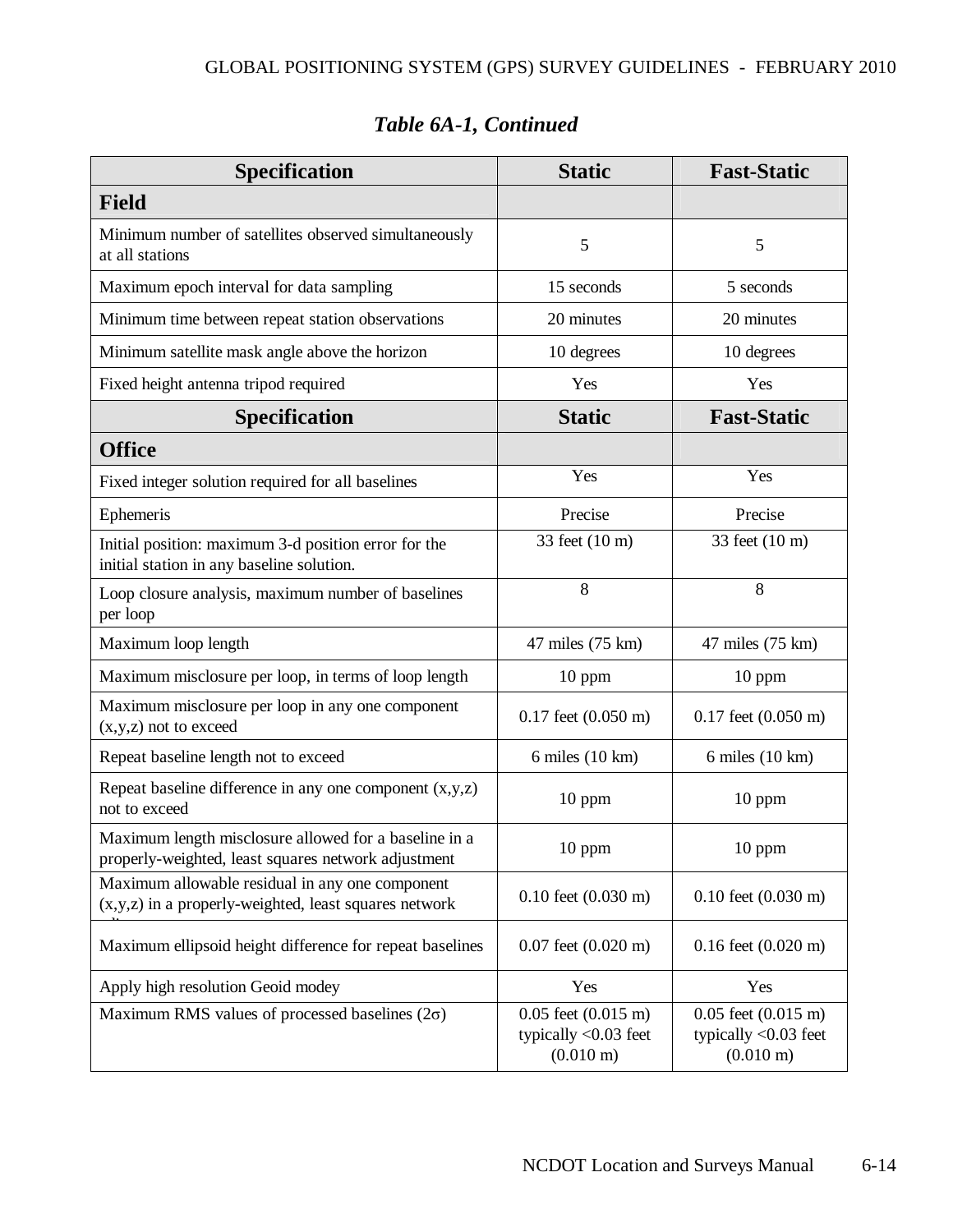# **6B Real Time Kinematic (RTK) GPS Survey Specifications**

# **6B.1 Method**

#### **6B.1-1 Conventional (Single Base Station) RTK GPS Surveys**

Conventional RTK GPS surveys are kinematic GPS surveys (Section 6A.1-3) that are performed with a data transfer link between a reference GPS unit (base station) and rover unit(s). The field survey is conducted like a kinematic survey, except measurement data from the base station is transmitted to the rover unit(s), enabling the rover unit(s) to compute position in real time. The derived solution is a product of a single baseline vector from the base station to the rover unit(s).

#### **6B.1-2 Real Time Network RTK GPS Surveys (VRS)**

Real-time surveys with North Carolina's Network RTK system are similar in principle to conventional RTK surveys. Instead of a single base station, however, the system utilizes the Continuously Operating Reference Stations (CORS) in the State. The CORS send measurement data to the central computer system, which processes the data and monitors the integrity of the CORS network. This also allows for modeling of GPS errors over the entire network area. The Rover unit contacts the central computer system through a cellular link and starts receiving a unique correction based upon its location in the network.

# **6B.2 Equipment**

A conventional RTK system consists of a base station, one or more rover units, and a data transfer link between the base station and the rover unit(s).

#### **6B.2-1 Base Station Requirements**

A base station is comprised of a GPS receiver, an antenna, and a tripod. The GPS receiver and the antenna shall be suitable for the specific survey as determined from the manufacturer's specifications. Tripod requirements are specified in Section 6B.3-3.

#### **6B.2-2 Rover Unit Requirements**

The rover unit is comprised of a GPS receiver, an antenna, and a rover pole. The GPS receiver and the antenna shall be suitable for the specific survey as determined from the manufacturer's specifications.

A rover antenna shall be identical (not including a ground plane, if used at the base station) to the base station antenna unless the firmware/software is able to accommodate antenna modeling of different antenna types.

Rover pole requirements are specified in Section 6B.3-3.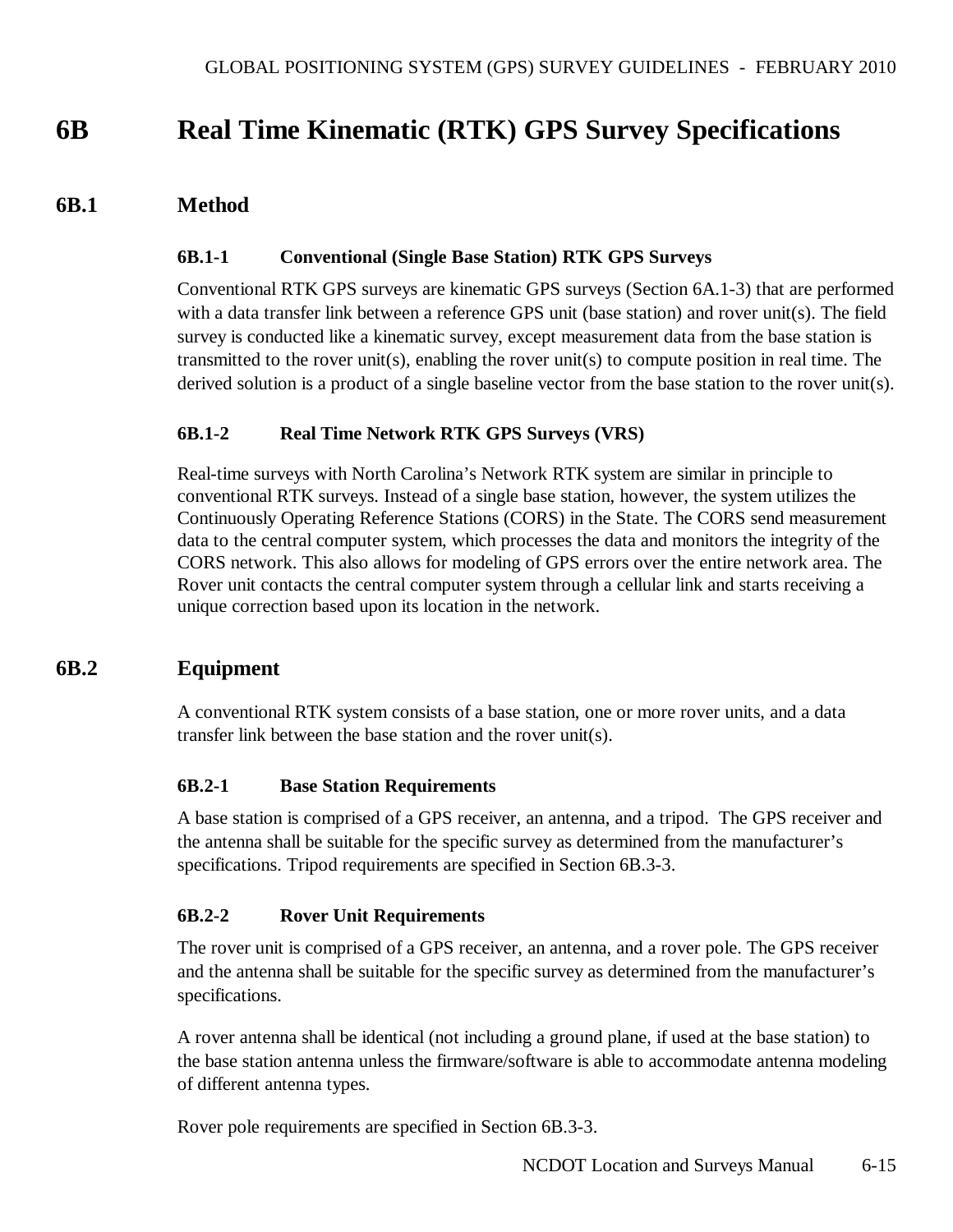# **6B.2-3 Data Transfer Link**

The data transfer link can be either a UHF/VHF radio link or a cellular telephone link. The data transfer link shall be capable of sending the base station's positional data, carrier phase information, and pseudo-range information from the base station to the rover unit. This information shall be sufficient to correct the rover unit's position to an accuracy that is appropriate for the type of survey being conducted.

If the data transfer link utilizes a UHF/VHF radio link with an output of greater than 1 watt, a Federal Communications Commission (FCC) license is required.

# All FCC rules and regulations shall be adhered to when performing an RTK survey.

Voice users have primary authorization on the portion of the radio spectrum utilized for RTK surveying. Data transmission is authorized on a secondary and non-interfering basis to voice use.

Failure to comply with FCC regulations subjects the operator, and their employer, to fines, seizure of their surveying equipment, civil liability, and/or criminal prosecution. Failure to comply also jeopardizes the future use of RTK/GPS surveying by or for NCDOT.

# **6B.2-4 Miscellaneous Equipment Requirements**

The RTK equipment shall be suitable for the work being done.

All RTK equipment shall be properly maintained and checked for accuracy. The accuracy checks shall be conducted before each survey or at a minimum of once a month to ensure valid survey results.

# **6B.3 General RTK Survey Specifications**

In a conventional RTK survey "radial" shots are observed from a fixed base station to a rover unit. A delta X, delta Y, and delta Z are produced from the base station to the rover unit on the WGS84 datum. From these values, coordinates of the points occupied by the rover unit are produced.

# **6B.3-1 RTK Survey Design**

RTK survey design differs from static and fast static GPS survey design. With static and fast static GPS surveys, a network design method is used. See Section 6A.3-1, "Network Design," for more details on GPS network design. The following criteria shall be used for RTK survey design: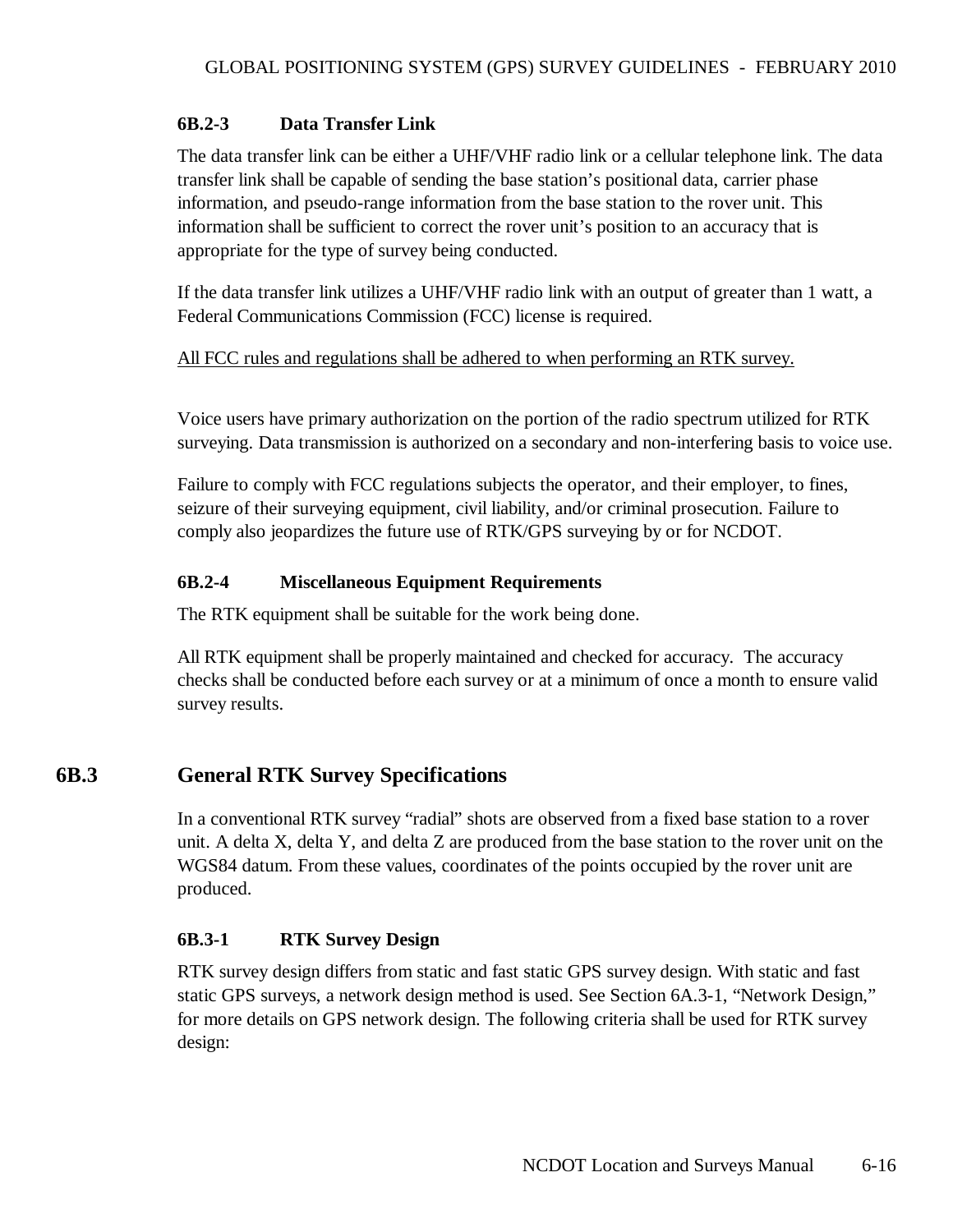- The project area shall be "surrounded" and enclosed with RTK control stations. (See the definition of RTK control station below.)
- If the RTK control station is used for horizontal control, the RTK control station shall have horizontal coordinates that are on the same datum and epoch as the datum and epoch required for the project.
- If the RTK control station is used for vertical control, the RTK control station shall have a height that is on the same datum as the datum required for the project.
- All RTK control stations shall be included in a GPS site calibration. (See the end of this section for the definition of a GPS site calibration.)
- If the RTK equipment does not support the use of a GPS site calibration, the RTK control stations shall be used as check shots.
- For third order RTK surveys, each new station shall be occupied twice. The second occupation of a new station shall use a different base station location. If the new station is being elevated by RTK methods, the second occupation of the new station shall have a minimum of 3 different satellites in the satellite constellation. This is generally achieved by observing the second occupation at a time of day that is either 4 hours before or 4 hours after the time of day of the first occupation.
- Establish the new stations in areas where obstructions, electromagnetic fields, radio transmissions, and a multipath environment are minimized.
- Use the current geoid model when appropriate.

**Definition**: An **RTK control station** is a station used to control a survey that utilizes RTK methods. The station shall have either horizontal coordinates, a height, or both. The order of accuracy of the horizontal coordinates and the height shall be at least third-order.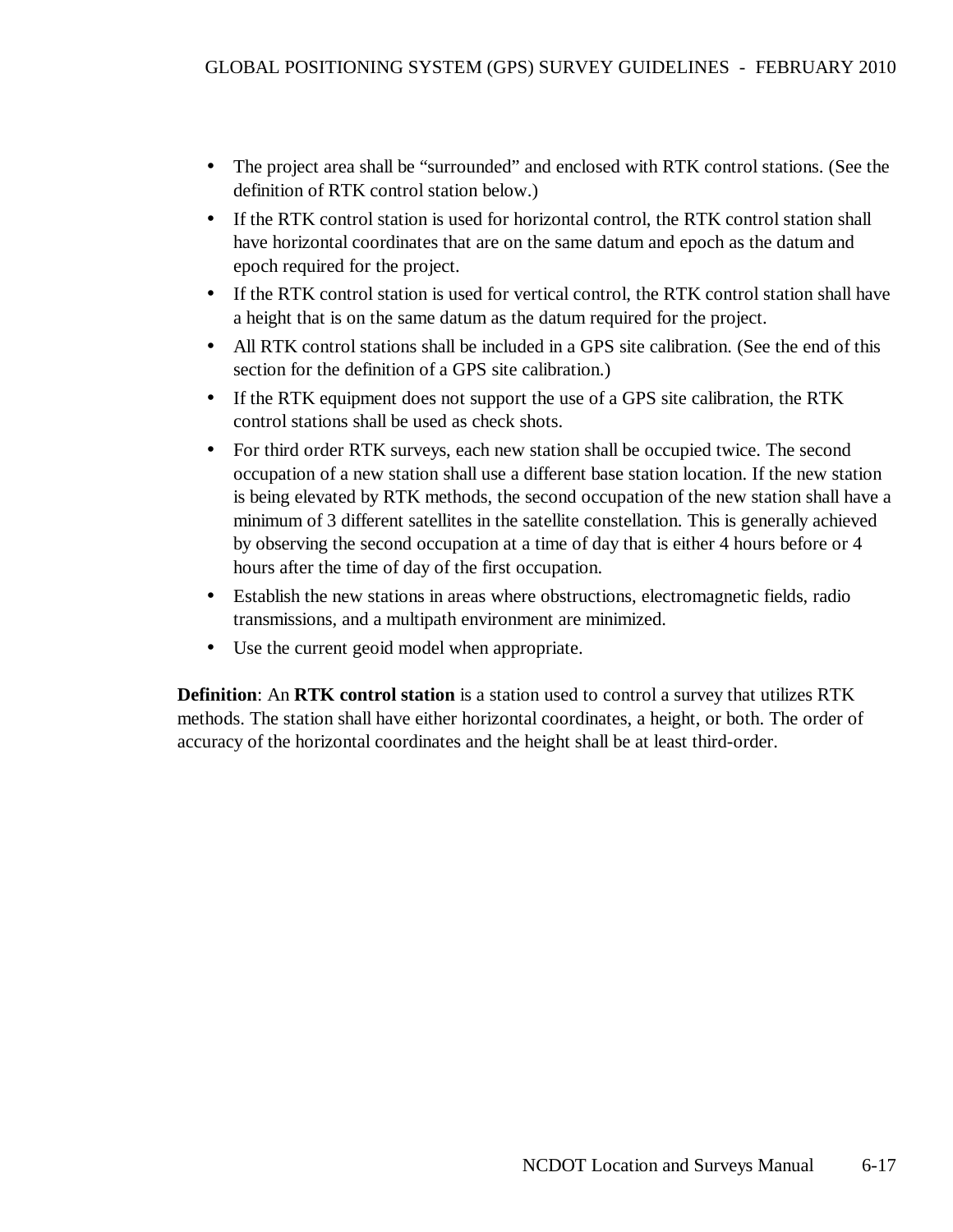**Definition**: A **GPS site calibration** establishes a relationship between the observed WGS84 coordinates and the known grid coordinates. This relationship is characterized by a translation, rotation, and scale factor for the horizontal coordinates and by an inclined plane for the heights. By applying a GPS site calibration to newly observed stations, local variations in a mapping projection are reduced and more accurate coordinates are produced from the RTK survey.

**Note**: A GPS site calibration can be produced from RTK observations, an "office calibration," or from a combination of both. If the RTK control stations were established by static or fast static GPS techniques, then an office calibration may be used.

The procedures for an office calibration are:

- Do a minimally constrained adjustment before normalization holding only one WGS84 latitude, longitude, and ellipsoid height fixed.
- The epoch of the fixed values shall correspond to the epoch of the final coordinates of the RTK survey.
- Associate the results of this minimally constrained adjustment with the final grid coordinates in a site calibration.

# **6B.3-2 Satellite Geometry**

Satellite geometry affects both the horizontal coordinates and the heights in GPS/RTK surveys. The satellite geometry factors to be considered for RTK surveys are:

- Number of common satellites available at the base station and at the rover unit.
- Minimum elevation angle for the satellites (elevation mask).
- Positional Dilution of Precision (PDOP) or Geometric Dilution of Precision (GDOP).
- Vertical Dilution of Precision (VDOP).

Refer to tables 6B-1 and 6B-2 for specific requirements.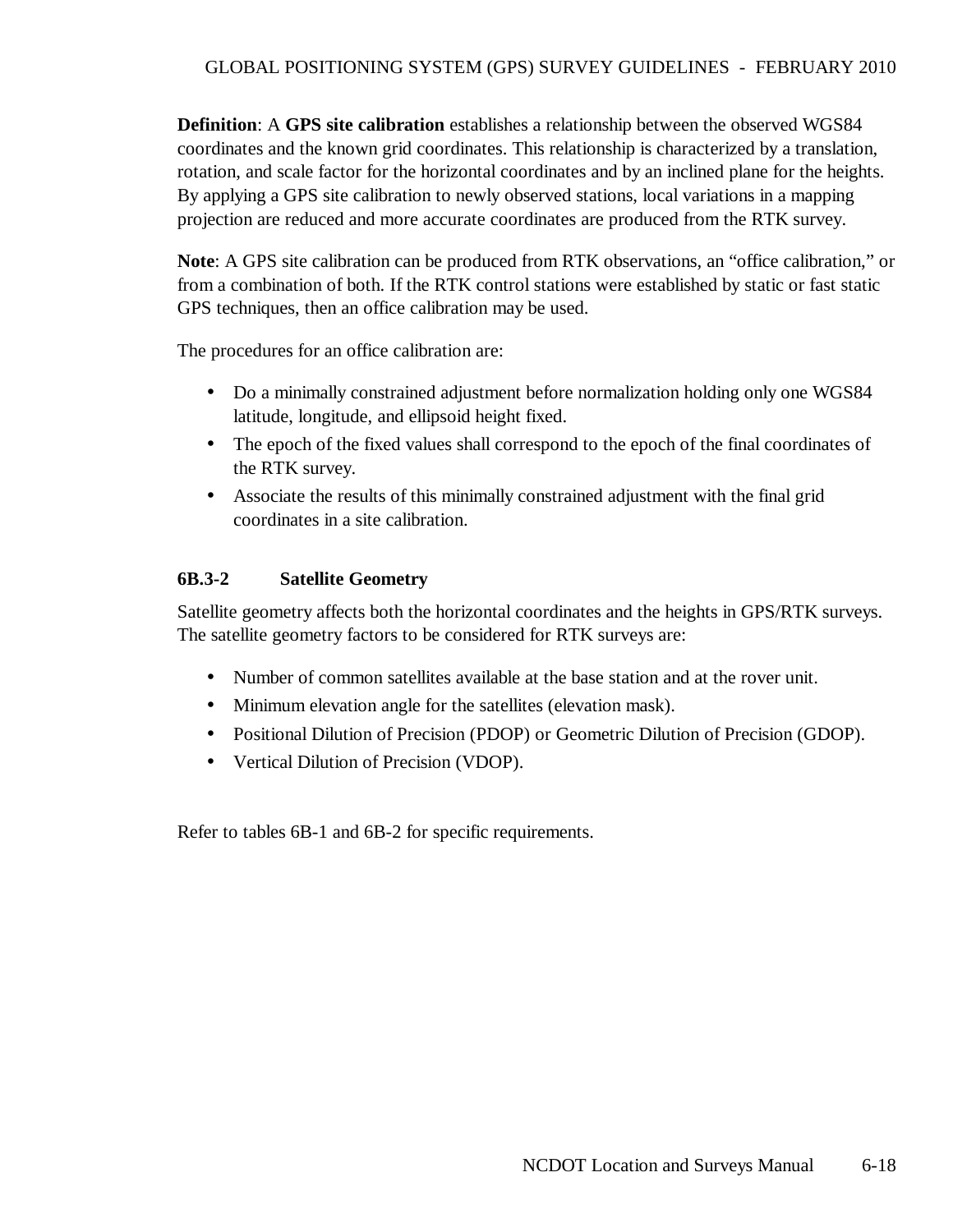# **6B.3-3 RTK Field Procedures**

Proper field procedures shall be followed in order to produce an effective RTK survey. For Control RTK Surveys, these procedures shall include:

- It is recommended that the base station occupy an RTK control station with known coordinates for horizontal RTK surveys and known heights for vertical RTK surveys. (Conventional RTK Only)
- A fixed height tripod shall be used for the base station. (Conventional RTK Only)
- A fixed height survey rod or a survey rod with locking pins shall be used for the rover pole. A tripod and a tribrach may also be used. If a fixed height survey rod or a survey rod with locking pins is not used, independent antenna height measurements are required at the beginning and ending of each setup and shall be made in both feet and meters (as a check). The antenna height measurements shall check to within  $\pm 0.01$  feet (0.003 m). (Conventional RTK Only)
- A bipod/tripod shall be used with the rover unit's survey rod.
- The data transfer link shall be established.
- A minimum of five common satellites shall be observed by the base station and the rover  $unit(s)$ .
- The rover unit(s) shall be initialized before collecting survey data.
- The initialization shall be a valid checked initialization.
- PDOP shall not exceed 6.
- The precision of the measurement data shall have a value less than or equal to 0.03 feet (0.010 m) horizontal and 0.03 feet (0.010 m) vertical for each observed station.
- A check shot shall be observed by the rover unit(s) immediately after the base station is set up and before the base station is taken down.
- The GPS site calibration shall have a maximum horizontal residual of 0.07 feet (0.030 m) for each horizontal RTK control station.
- The GPS site calibration shall have a maximum vertical residual of 0.10 feet (0.030 m) for each vertical RTK control station.
- The new stations shall be occupied for a minimum of 30 epochs of collected data.
- The rover unit(s) shall not be more than 6 miles from the base station.
- The second occupation of a new observed point shall have a maximum difference in coordinates from the first occupation of 0.07 feet (0.020 m). Additional occupations are needed until this requirement is met.
- The second occupation of a new observed point shall have a maximum difference in height from the first occupation of 0.07 feet (0.020 m). Additional occupations are needed until this requirement is met.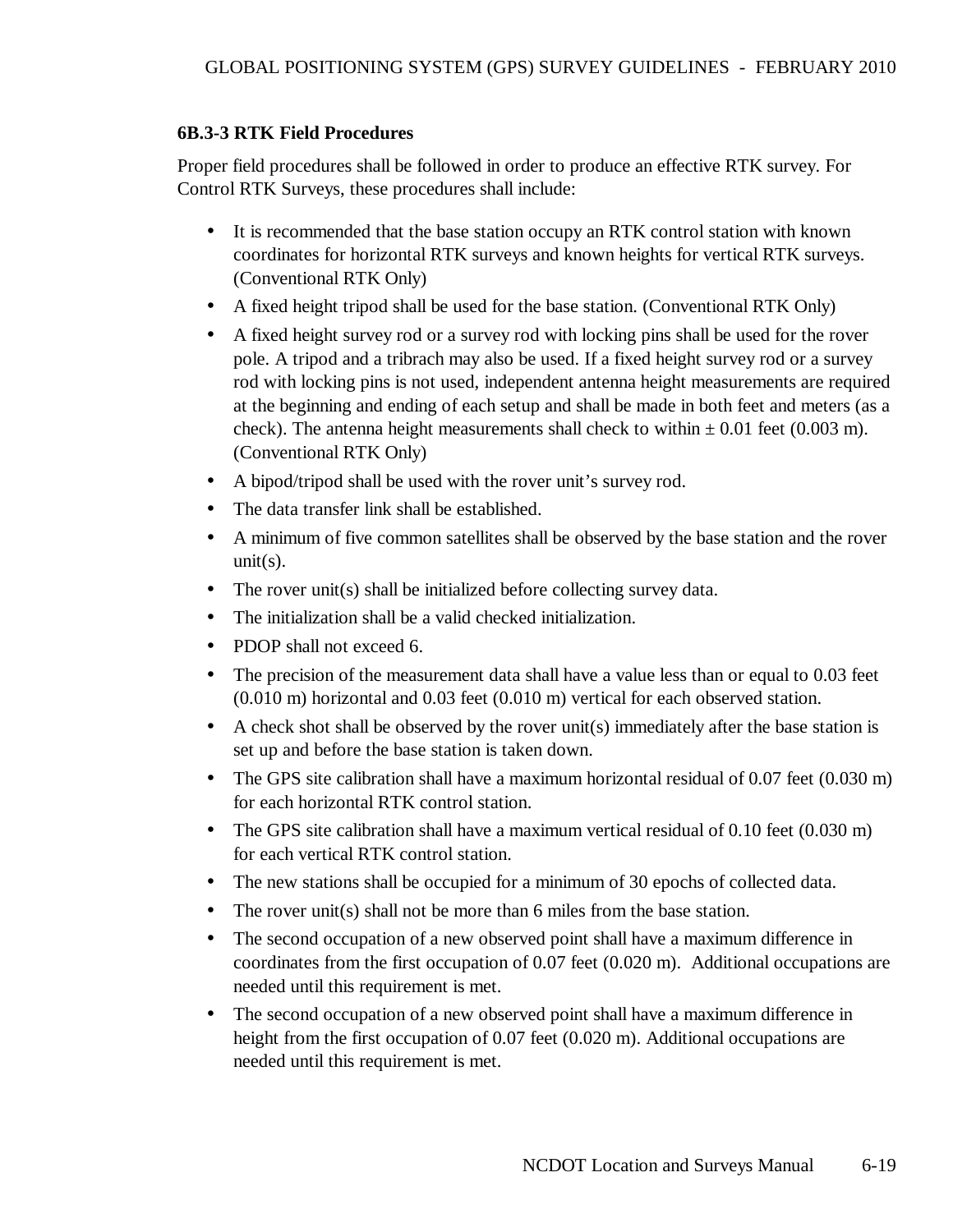- When setting supplemental control by RTK methods for conventional surveys, it is recommended that the new control points be a minimum of 1000 feet from each other. See Chapter 5, "Accuracy Classifications and Standards," for minimum accuracy standards that shall be achieved for specific surveys.
- When establishing set-up points for conventional survey methods, set three intervisible points instead of just an "azimuth pair." (This allows the conventional surveyor a check shot.)

For general-order RTK surveys, these procedures shall include:

- It is recommended that the base station occupy an RTK control station with known coordinates for horizontal RTK surveys and known heights for vertical RTK surveys.
- Fixed height tripods are recommended for the base station. If fixed height tripods are not used, independent antenna height measurements are required at the beginning and ending of each setup and shall be made in both feet and meters (as a check). The antenna height measurements shall check to within  $\pm$  0.01 feet (0.003 m).
- A fixed height survey rod or a survey rod with locking pins shall be used for the rover poles. A tripod and tribrach may also be used. If a fixed height survey rod or a survey rod with locking pins is *not* used, independent antenna height measurements are required at the beginning and ending of each setup and shall be made in both feet and meters (as a check). The antenna height measurements shall check to within  $\pm 0.01$  feet (0.003m).
- A bipod/tripod shall be used with the rover unit's survey rod.
- The data transfer link shall be established.
- A minimum of five common satellites shall be observed by the base station and the rover  $unit(s)$ .
- The rover unit(s) shall be initialized before collecting survey data.
- The initialization shall be a valid checked initialization.
- PDOP shall not exceed 6.

A check shot shall be observed by the rover unit(s) immediately after the base station is set up and before the base station is taken down. In the case of Network RTK, a check shot shall be observed by the rover unit(s) at the beginning and end of the day's survey session.

- The GPS site calibration shall have a maximum horizontal residual of 0.07 feet (0.020 m) for each horizontal RTK control station.
- The GPS site calibration shall have a maximum vertical residual of 0.10 feet (0.020 m) for each vertical RTK control station.
- The precision of the measurement data shall have a value less than or equal to 0.03 feet (0.010 m) horizontal and 0.03 feet (0.010 m)vertical for each observed station.
- The rover unit(s) shall not be more than 6 miles  $(10 \text{ km})$  from the base station.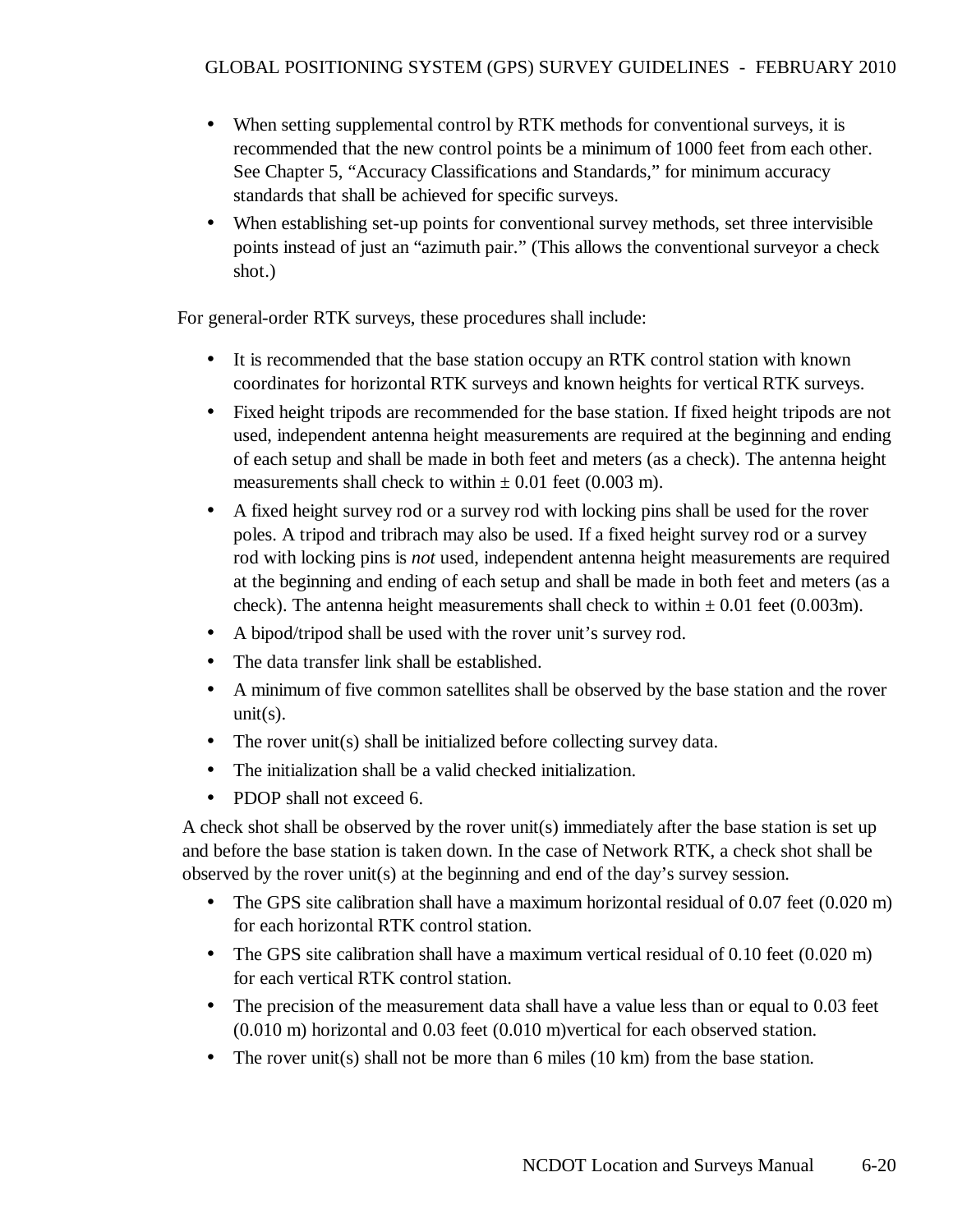# **6B.3-4 Office Procedures**

Proper office procedures must be followed in order to produce valid results. These procedures shall include:

- Review the downloaded field file for correctness and completeness.
- Check the antenna heights for correctness.
- Check the base station coordinates for correctness.
- Analyze all reports.
- Compare the different observations of the same stations to check for discrepancies.
- After all discrepancies are addressed, merge the observations.
- Analyze the final coordinates and the residuals for acceptance.

# **6B.3-5 General Notes**

- At present, RTK surveys shall not be used for pavement elevation surveys or for staking major structures.
- If the data transfer link is unable to be established, the RTK survey may be performed with the intent of post processing the survey data.
- The data transfer link shall not "step on" any voice transmissions.
- If a radio (UHF/VHF) frequency is used for the data transfer link, it shall be checked for voice transmissions before use.
- The data transfer link shall employ a method for ensuring that the signal does not interfere with voice transmissions.

# **6B.4 Control RTK Surveys**

# **Applications**

Control horizontal accuracy is acceptable for the following typical NCDOT RTK operations:

- Supplemental control for engineering surveys and construction surveys
- Photo control
- Construction survey set-up points
- Topographic survey set-up points
- Right of Way surveys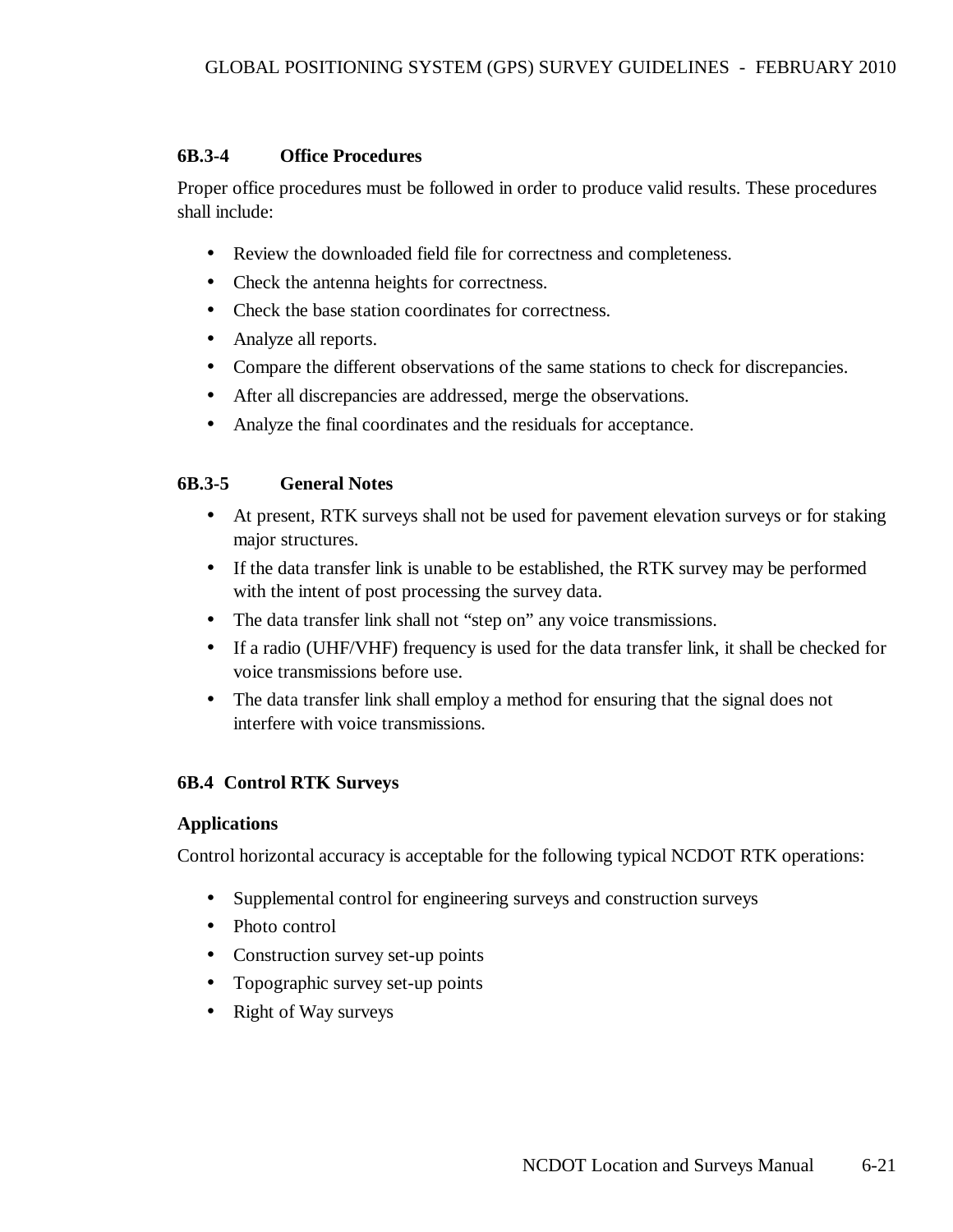Control vertical accuracy is acceptable for the following typical NCDOT RTK operations:

- Supplemental control
- Photo control
- Construction survey set-up points
- Topographic survey set-up points

Table 6B-1 lists the specifications for Control accuracy using RTK procedures.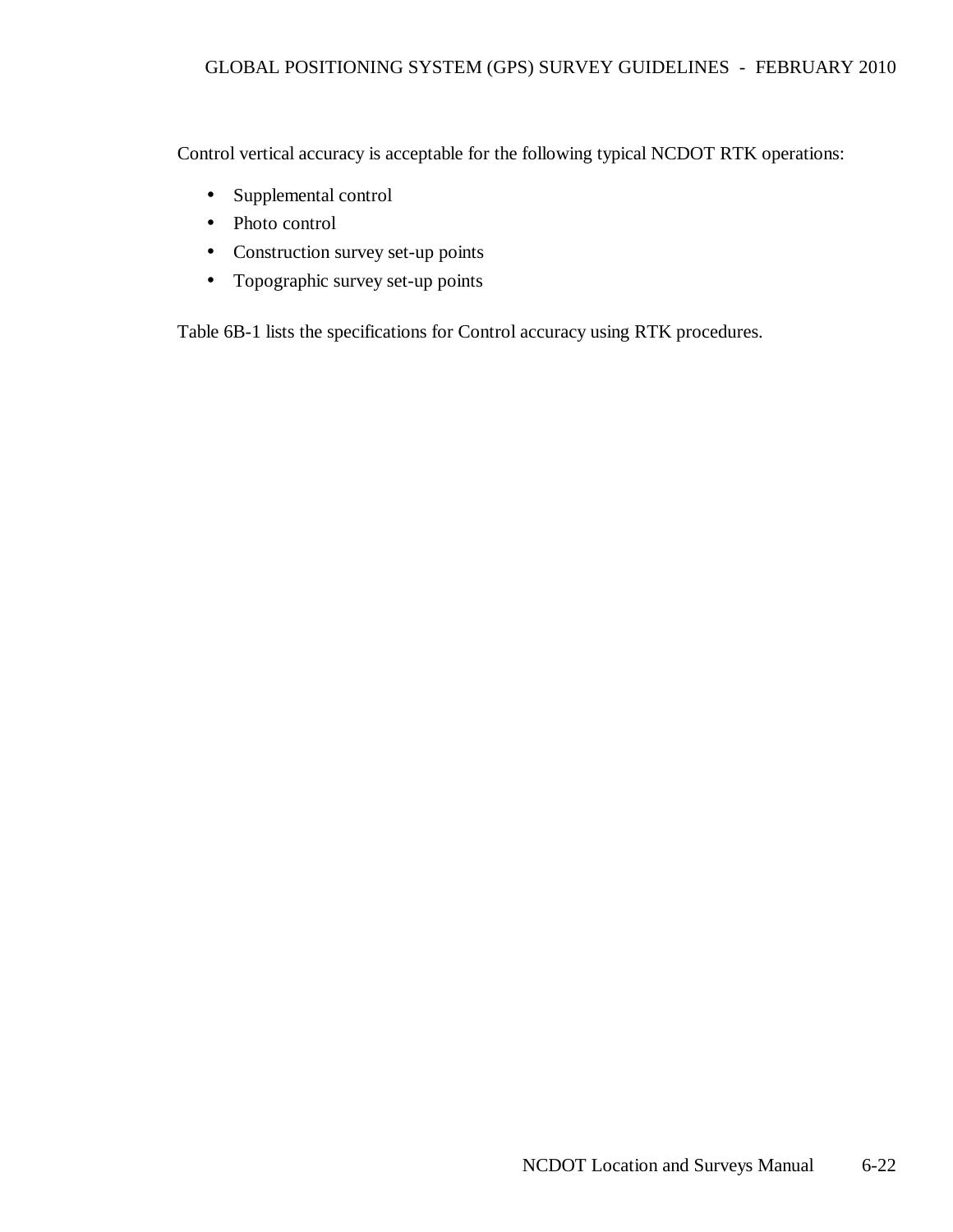# **Table 6B-1 Control RTK Survey Specifications**

| <b>Specification</b>                                                            | <b>RTK Survey</b>                                      | <b>Network RTK</b>                                       |
|---------------------------------------------------------------------------------|--------------------------------------------------------|----------------------------------------------------------|
| <b>Field</b>                                                                    |                                                        |                                                          |
| Geometry of RTK control stations                                                | Surround and enclose the<br>RTK project                | Surround and enclose the<br>RTK project                  |
| Minimum accuracy of RTK control stations                                        | Third-order                                            |                                                          |
| Minimum number of horizontal RTK control<br>stations for horizontal RTK surveys | $\overline{4}$                                         | 5                                                        |
| Minimum number of vertical RTK control stations<br>for vertical RTK surveys     | 5                                                      | 5                                                        |
| Base station occupies an RTK control station                                    | Recommended                                            | N/A                                                      |
| Base station uses a fixed height tripod                                         | Yes                                                    | N/A                                                      |
| Percent of data collected with a valid checked<br>initialization                | 100 %                                                  | 100 %                                                    |
| Maximum PDOP during station observation                                         | 6                                                      | 6                                                        |
| Minimum number of satellites observed<br>simultaneously                         | 5                                                      | 5                                                        |
| Maximum epoch interval for data sampling                                        | 5 seconds                                              | 5 seconds                                                |
| Minimum satellite mask above the horizon                                        | 13 degrees                                             | 13 degrees                                               |
| Minimum number of epochs of collected data for<br>each observation              | 30                                                     | 30                                                       |
| Horizontal precision of the measurement data for<br>each observation            | Less than or equal to 0.03<br>feet $(0.010 \text{ m})$ | Less than or equal to<br>$0.03$ feet $(0.010 \text{ m})$ |
| Vertical precision of the measurement data for<br>each observation              | Less than or equal to 0.05<br>feet $(0.015 \text{ m})$ | Less than or equal to<br>$0.05$ feet $(0.015 \text{ m})$ |

*Continued*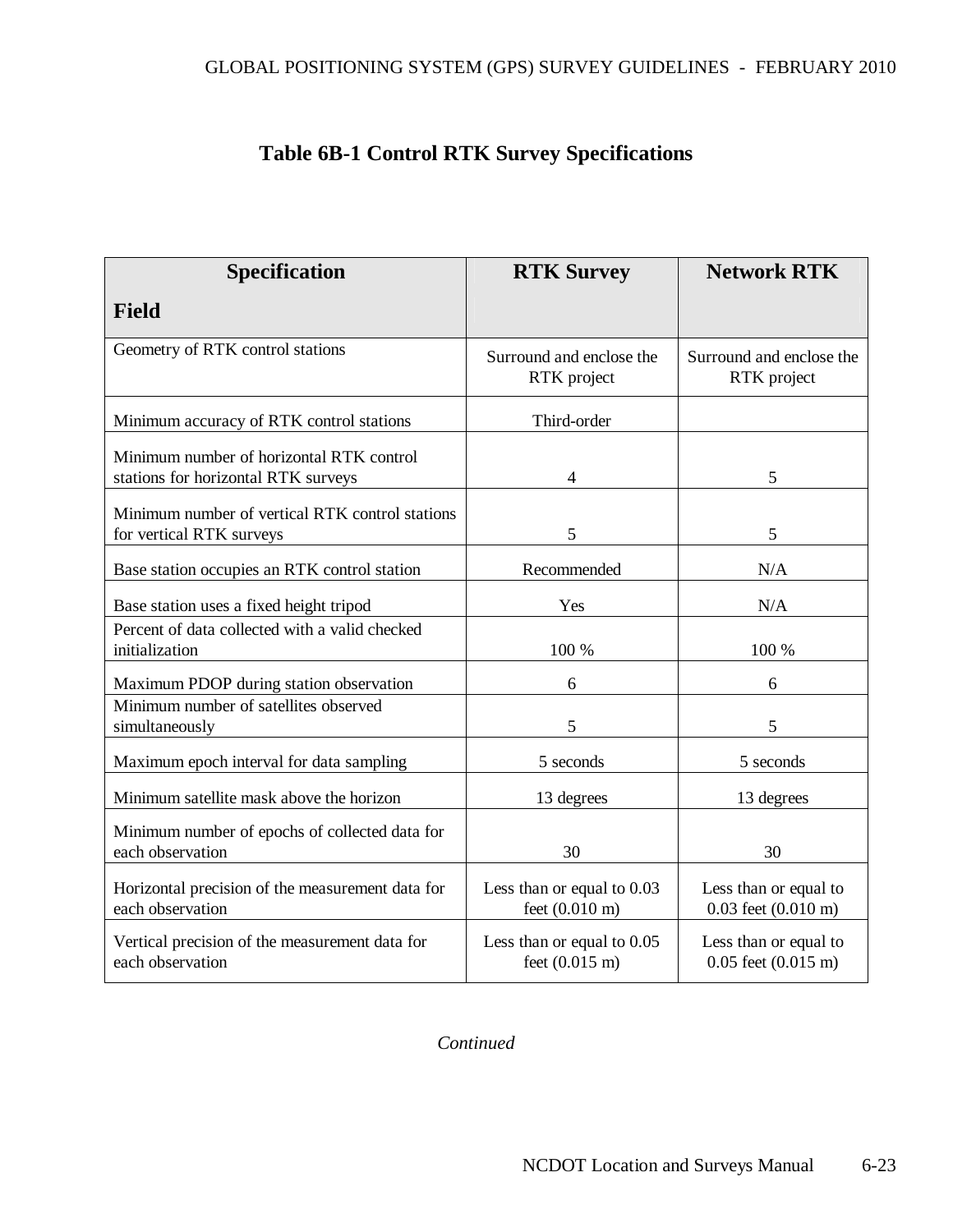# Table 6B-1, Continued

| <b>Specification</b>                                                                                             | <b>RTK Survey</b>               | <b>Network RTK</b>              |
|------------------------------------------------------------------------------------------------------------------|---------------------------------|---------------------------------|
| Maximum residual of the horizontal coordinates for the<br>horizontal RTK control stations in the GPS calibration | $0.07$ feet $(0.020 \text{ m})$ | $0.07$ feet $(0.020 \text{ m})$ |
| Maximum residual of the height for the vertical RTK<br>control stations included in the GPS calibration          | $0.10$ feet $(0.030 \text{ m})$ | $0.10$ feet $(0.030 \text{ m})$ |
| Maximum distance from the base station to the rover<br>unit(s)                                                   | 6 miles (10 km)                 | N/A                             |
| Percent of new stations occupied 2 or more times                                                                 | 100%                            | 100%                            |
| Percent of second occupations having a different base<br>station                                                 | 100%                            | N/A                             |
| Minimum Time Span for redundant occupations                                                                      | 2 hours                         | 2 hours                         |
| Maximum difference in horizontal coordinates of all<br>occupations                                               | $0.07$ feet $(0.020 \text{ m})$ | $0.07$ feet $(0.020 \text{ m})$ |
| Maximum difference in height of all occupations                                                                  | $0.07$ feet $(0.020 \text{ m})$ | $0.07$ feet $(0.020 \text{ m})$ |
| Establish stations to be used as conventional survey<br>control in groups of 3                                   | Yes                             | Yes                             |
| <b>Office</b>                                                                                                    |                                 |                                 |
| Check the data collector file for correctness and<br>completeness                                                | Yes                             | Yes                             |
| Check the base station WGS84 coordinates and ellipsoid<br>height for correctness                                 | Yes                             | Yes                             |
| Analyze the GPS site calibration for a high scale factor<br>and high residuals                                   | Yes                             | Yes                             |
| Compare check shots with the known values                                                                        | Yes                             | Yes                             |
| Check all reports for high residuals                                                                             | Yes                             | Yes                             |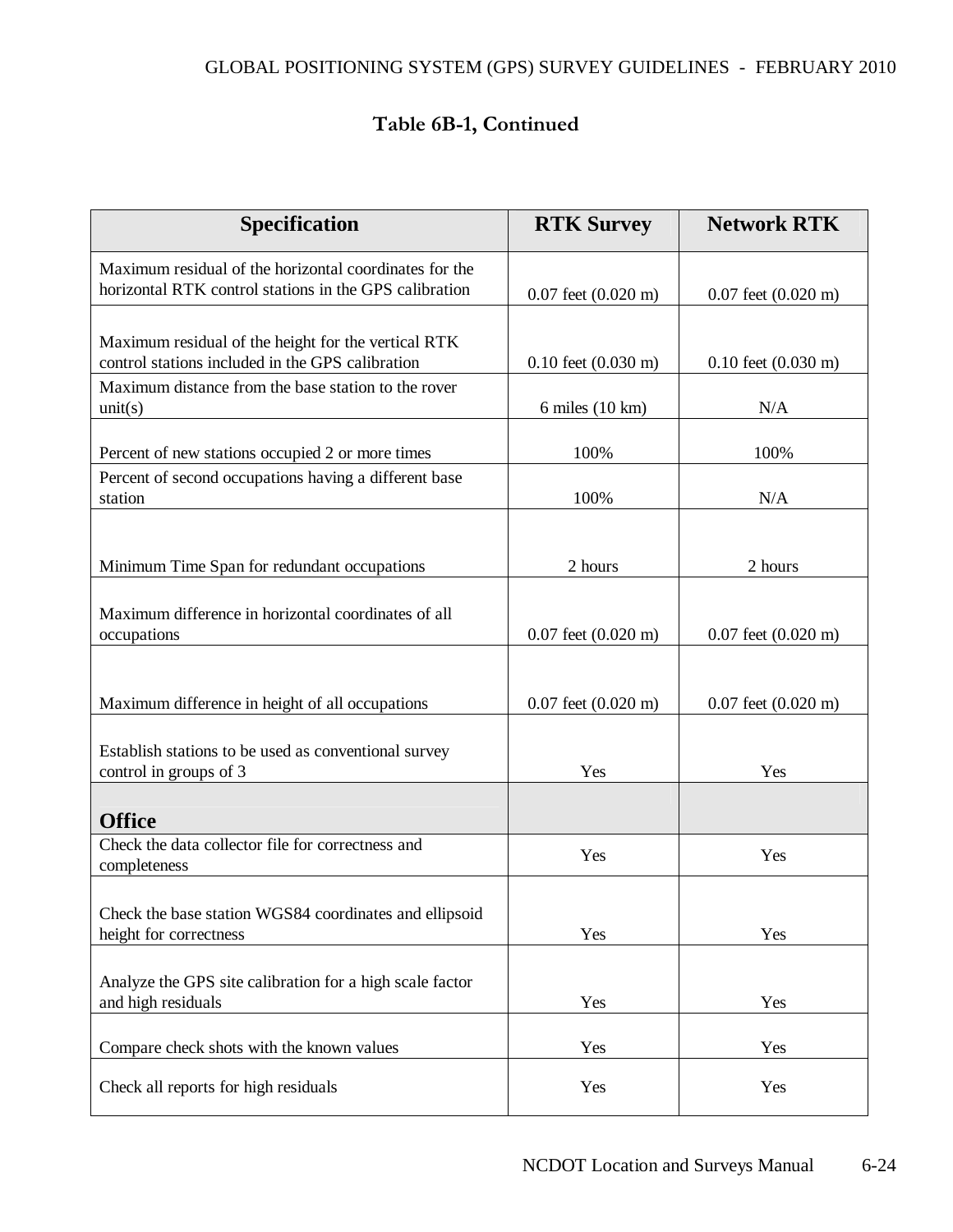# **6B-4 General-Order RTK Surveys**

#### **6B.4-1 Applications**

General-order accuracy is acceptable for the following typical NCDOT RTK operations:

- Topographic surveys (data points)
- Supplemental design data surveys
- Construction surveys (staked points) excluding major structure points and finish grade stakes
- Environmental surveys
- Geographic Information System (GIS) surveys

Table 6B-2 lists the specifications for general-order accuracy using RTK procedures.

| <b>Specification</b>                                                            | <b>RTK Survey</b>                       | <b>Network RTK</b>                      |
|---------------------------------------------------------------------------------|-----------------------------------------|-----------------------------------------|
| <b>Field</b>                                                                    |                                         |                                         |
| Geometry of RTK control stations                                                | Surround and enclose the<br>RTK project | Surround and enclose the<br>RTK project |
| Minimum accuracy of RTK control stations                                        | Third-order                             | Third-order                             |
| Minimum number of horizontal RTK control<br>stations for horizontal RTK surveys | 3                                       | 3                                       |
| Minimum number of vertical RTK control stations<br>for vertical RTK surveys     | 4                                       | 4                                       |
| Base station occupies an RTK control station                                    | Recommended                             | N/A                                     |

# **Table 6B-2 General-order RTK Survey Specifications**

*Continued*